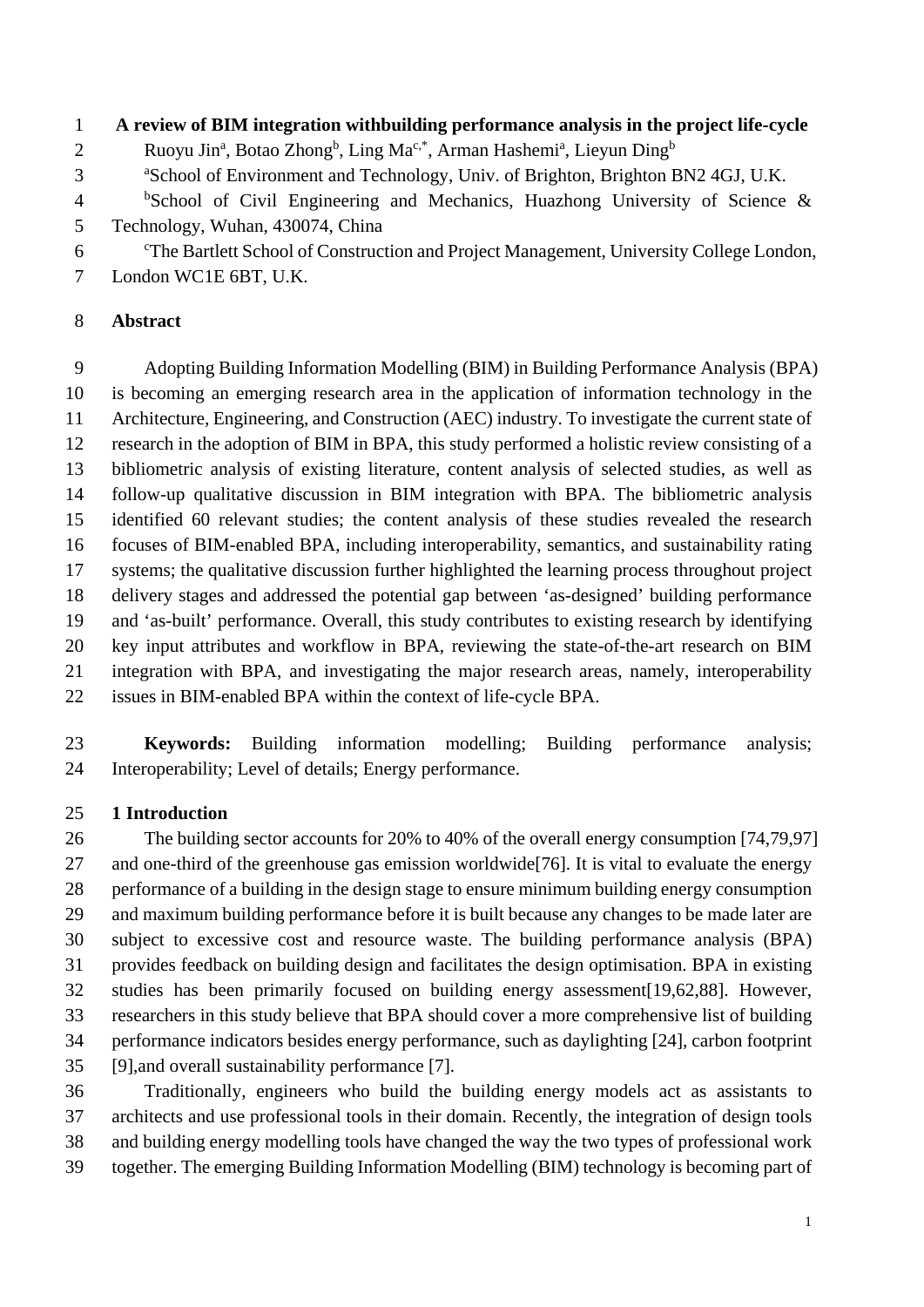the design practice. BIM provides more accurate and interoperability capabilities than traditional computer-aided design[\[65\]](#page-19-1). Traditionally, the indoor work of information input in translating a geometric model to the simulation model is accomplished by an energy modeller. This progress is complicated and time-consuming. Also, manual input work may lead to low efficiency and limitation of data integration. BIM integrated multidisciplinary information in a model which facilitates the BPA in preliminary design phases. BIM authoring tools not only create geometric models but also can store non-graphical information such as material properties. It could be used as a repository of the information for a building energy analysis, such as the identity, geometry, material and other alphanumeric data of building components [\[36\]](#page-17-1).

 Although BIM-enabled BPA has become an interactive and intuitive process such that a designer without any simulation skill can perform the calculation which leads to analysis reports including charts and diagrams, the reliability of the calculation depends on the richness and accuracy of the information defined in the model. Multiple studies [\[16](#page-16-3)[,67](#page-19-2)[,75](#page-20-4)[,100\]](#page-21-1) have emphasised that integration of BIM and BPA can optimise the building performance in early design stages. It is also imperative that the designer establishes the knowledge base of the types of BPAs required corresponding to different design stages with different Levels of Development (LoDs). However, it remains a challenge of how to couple building information and building performance models in the design lifecycle [\[67\]](#page-19-2).It should be noticed that the building information herein does not only include geometric models, but also non-geometric or semantic information as demonstrated in existing studies focusing on transporting information from BIM to BPA.

 Although there have been a few studies [\[42](#page-18-0)[,80,](#page-20-5)[85\]](#page-20-6) providing a review of studies on integration of BIM and BPA, these existing studies were either limited to the review of technological development (e.g., laser scanning) or data acquisition and analytics. For example, the study of Gerrish et al. [\[32\]](#page-17-2) demonstrated a method to link the data from BIM to building operation through a case study of building design and operation. The feedback on user based issues implementing BIM as a performance management tool [\[32\]](#page-17-2) was collected through follow-up interviews to stakeholders. So far limited review work has been done to consider different project stages and their significance when applying BIM for BPA. This study aims to investigate the contemporary research focuses and issues in BIM-enabled BPA based on a thorough literature review. Section 2 provides the background of project design stages by illustrating design details related to different building design stages; Section 3 describes the literature review methdology; Section 4illustrates the details of review-based analysis and findings related to BIM integration with BPA; Section 5 summarisesthe content analysis of BIM integration with BPA; Section 6investigates the major research area (i.e., interoperability) identified in the content analysis of the literature; Section 7 provides a further qualitative discussion by incorporating project life cycle into the integrated BIM&BPA; and finally Section 8 concludes the review-based study.

#### **2 Background**

 The Royal Institute of British Architects (RIBA) divided a project lifecycle into eight stages which serve as milestones for determining the activities of the project stakeholders and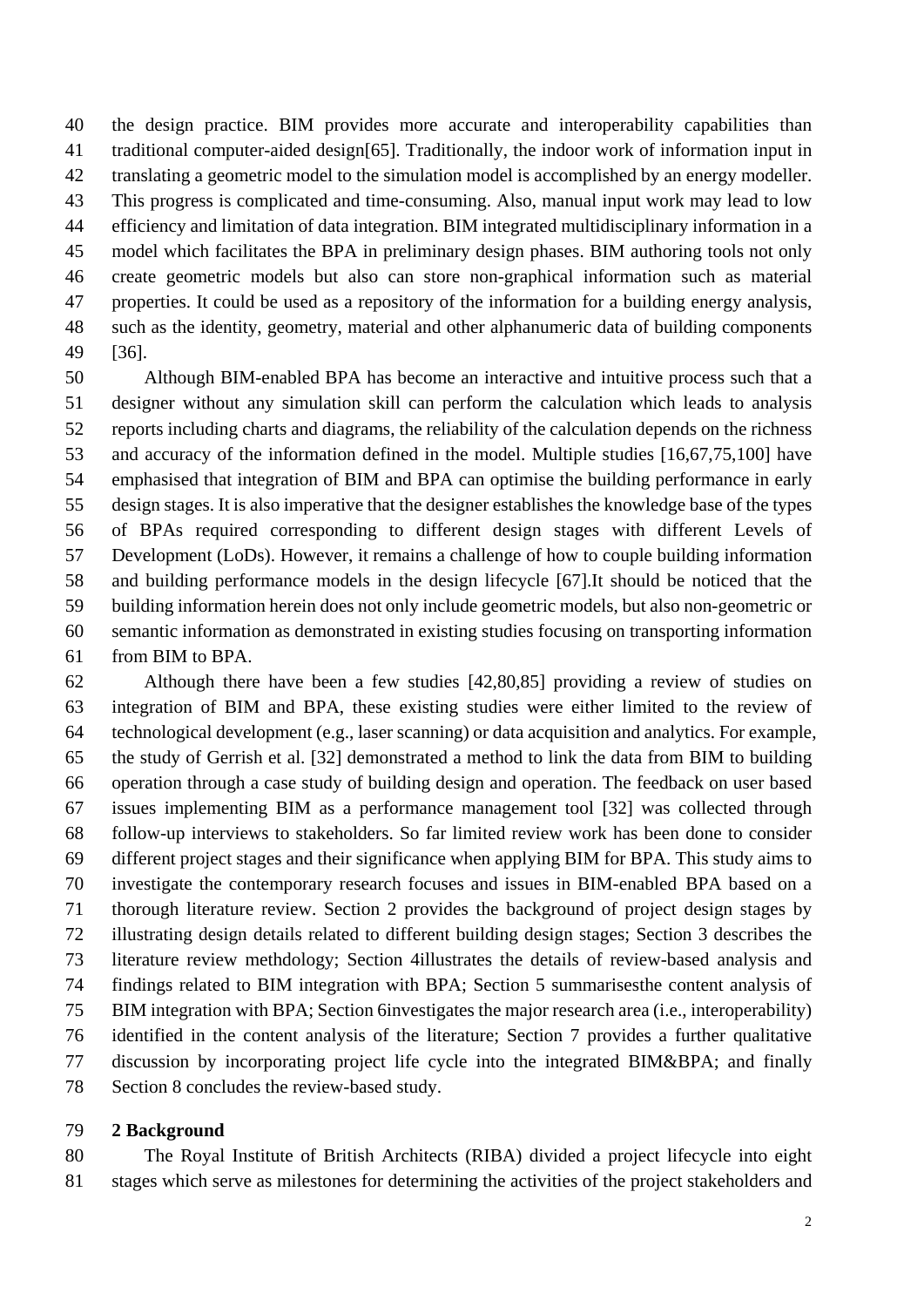agreeing on information deliverables[\[45\]](#page-18-1). Based on RIBA's definitions, the activities of the conceptual design, preliminary design, and the detailed design stages are summarised herein. The deliverables at each stage include BPA at different LoDs, i.e., LoD100, LoD200, and LoD300. These are shown in [Figure 1,](#page-2-0) [Figure 2,](#page-3-0) and [Figure 3.](#page-4-0)

2.1 Conceptual design (LoD100)

 In the conceptual design stage, descriptions of internal environmental conditions and seasonal control strategies and systems should be prepared. At this stage, BPA requires the identification of design objectives, desired rooms or spaces, room sizes, relationships between spaces and relationships to the site. The content of BPA and information required in the conceptual design stage are shown in [Figure 1.](#page-2-0)



- 
- <span id="page-2-0"></span>

*Figure 1 BPA at the conceptual design stage – LoD100*

- BPA at the conceptual design stage includes:
- Sun and shadows analysis, which is to simulate the sun moves through the sky and analyse the shade on site;
- Energy loads analysis, which is to identify the area requires heating and cooling;
- Solar radiation analysis, which is to quantify the amount of the solar energy that can be used for energy generation on site;
- Daylighting analysis of conceptual design, which is to quantify the sunlight in the project that can be used to reduce light loads and cooling loads.

 Generally, the energy consumption of a building can be affected by several factors, such as daylight harvesting, natural ventilation and thermal mass. There are some significant factors which are essential to energy consumption optimisation, such as the shape and size of a building [\[12\]](#page-16-4), building orientation [\[1\]](#page-15-0) and building topology [\[48\]](#page-18-2).A BIM model that includes all the information is referred as LoD100.

2.2 Preliminary design (LoD200)

The preliminary design starts with sketches, floor plan studies, and 3D or physical models.

- The BPA at this stage requires floor plans, elevations, sections, area analysis, rendering and
- preliminary cost [\(Figure 2\)](#page-3-0). A BIM model that includes all the information is referred as
- LoD200.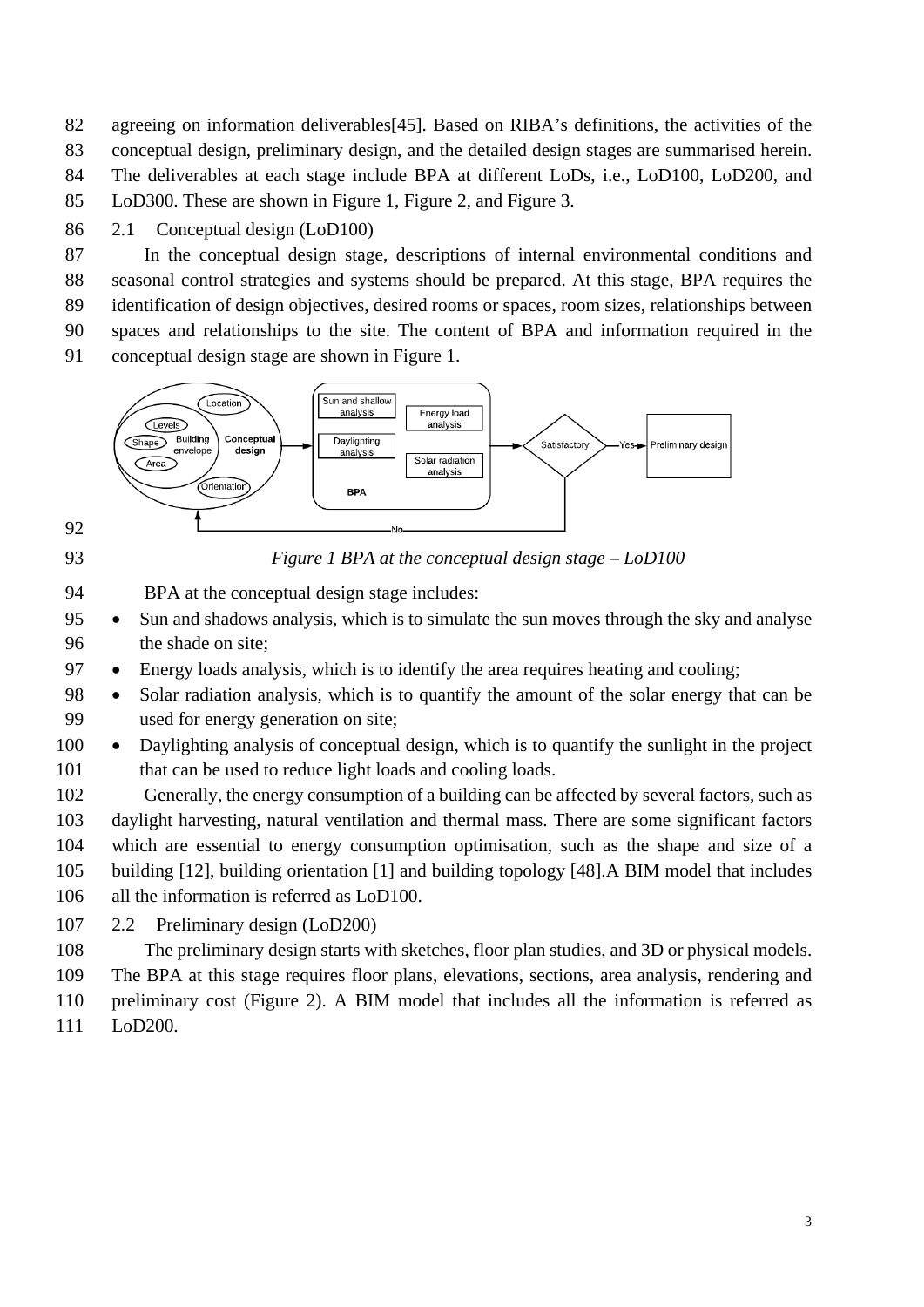

- 
- <span id="page-3-0"></span>

*Figure 2. BPA at the preliminary design stage – LoD200*

 According to Figure 2, Building elements should be defined as general geometric primitives with approximate dimensions, shapes, location, and orientation. BPA at the preliminary design stage includes:

- Lighting and daylighting analysis, which is to test interior visual comfort with the help of computer simulation and lighting consultants;
- HVAC analysis, which is to adjust building systems, and compare results to determine the optimal configuration;
- Airflow analysis, which is to improve the air quality and natural ventilation;
- Energy use analysis, which is to calculate normal energy use (i.e., fuel and electricity) based on the building's geometry, climate, building type, envelope properties, and active systems (HVAC & Lighting).

 Building design at this stage should be associated with a more accurate BPA. It is essential to take into account a comprehensive list of building information to assess building performance at the preliminary stage, including geometric, semantic and topological information [\[82\]](#page-20-7). Factors influencing building energy consumption would include building orientation, building layout and form, geometry, building fabrics, building envelope and passive strategies such as solar gain and shading strategies and natural ventilation strategies. Design optimisation could be assisted by building performance simulation through understanding and weighing the critical influence factors (e.g., building fabrics). Decision making during preliminary design stages would have an enormous effect on building energy performance.

2.3 Detailed design (LoD300)

 The detailed design phase includes finalising the size of the rooms and spaces, refining the appearance, selecting materials, determining the systems, and deciding on the door and window types and locations. A full formal sustainability assessment should be carried out. A design stage carbon/energy declaration need to be undertaken.

 At the end of the design development phase, the documents from the preliminary design phase need to be updated in further detail to support BPA. It is common to also have documents including specification outline, key details, interior schedules, and revised cost estimate, as shown in [Figure 3.](#page-4-0) A BIM model that includes all the information is referred as LoD300.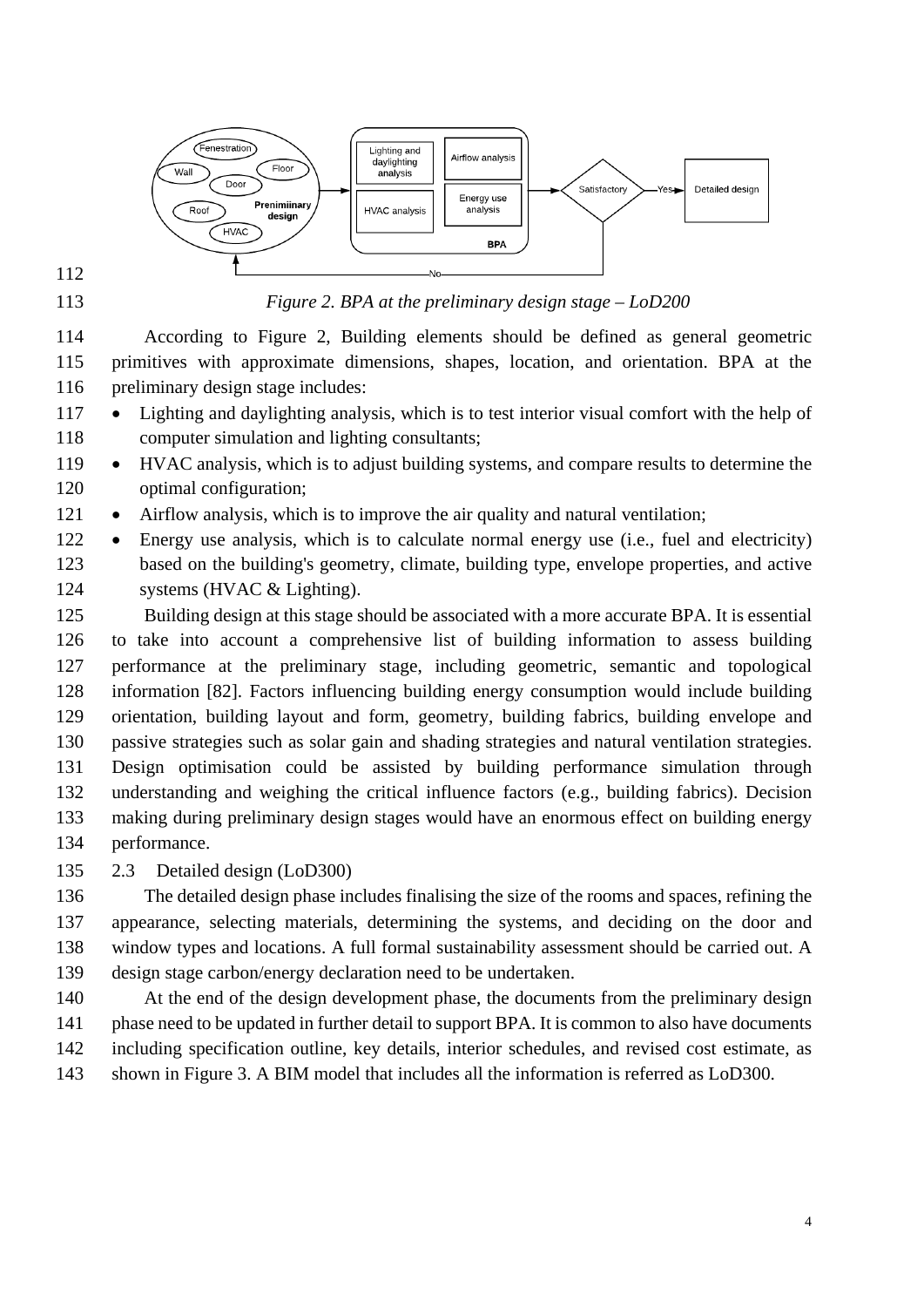

<span id="page-4-0"></span>

*Figure 3 BIM-enabled BPA at the detailed design stage – LoD300*

 The information specified at this stage should be able to support the generation of construction documents and shop drawings. The geometry of the building elements should be defined using more accurate quantity, size, shape, location, and orientation. Physical characteristics of the building elements should be defined as alphanumeric properties.

Building energy analysis in the detailed design stage includes:

- Detailed building energy use analysis of the final design and other performance-based analysis in support of detailed information, such as lighting and daylighting analysis, sun and shadow analysis, airflow and ventilation analysis;
- Greenhouse gas emission and carbon footprint analysis;
- Living comfort analysis;
- Cost analysis

## **3 The literature review method**

- The literature review of BIM-enabled BPA followed three steps:
- A bibliometric search and review of *Scopus*-indexed journal articles followed by categorising keywords focusing on BPA integrated with BIM;
- 161 content analysis of existing studies linking BIM to BPA;
- qualitative discussion for applying LoDs into BIM-assisted BPA following the study of GhaffarianHoseini et al [\[35\]](#page-17-3).
- These research methods used in this paper are illustrated in [Figure 4.](#page-5-0)
-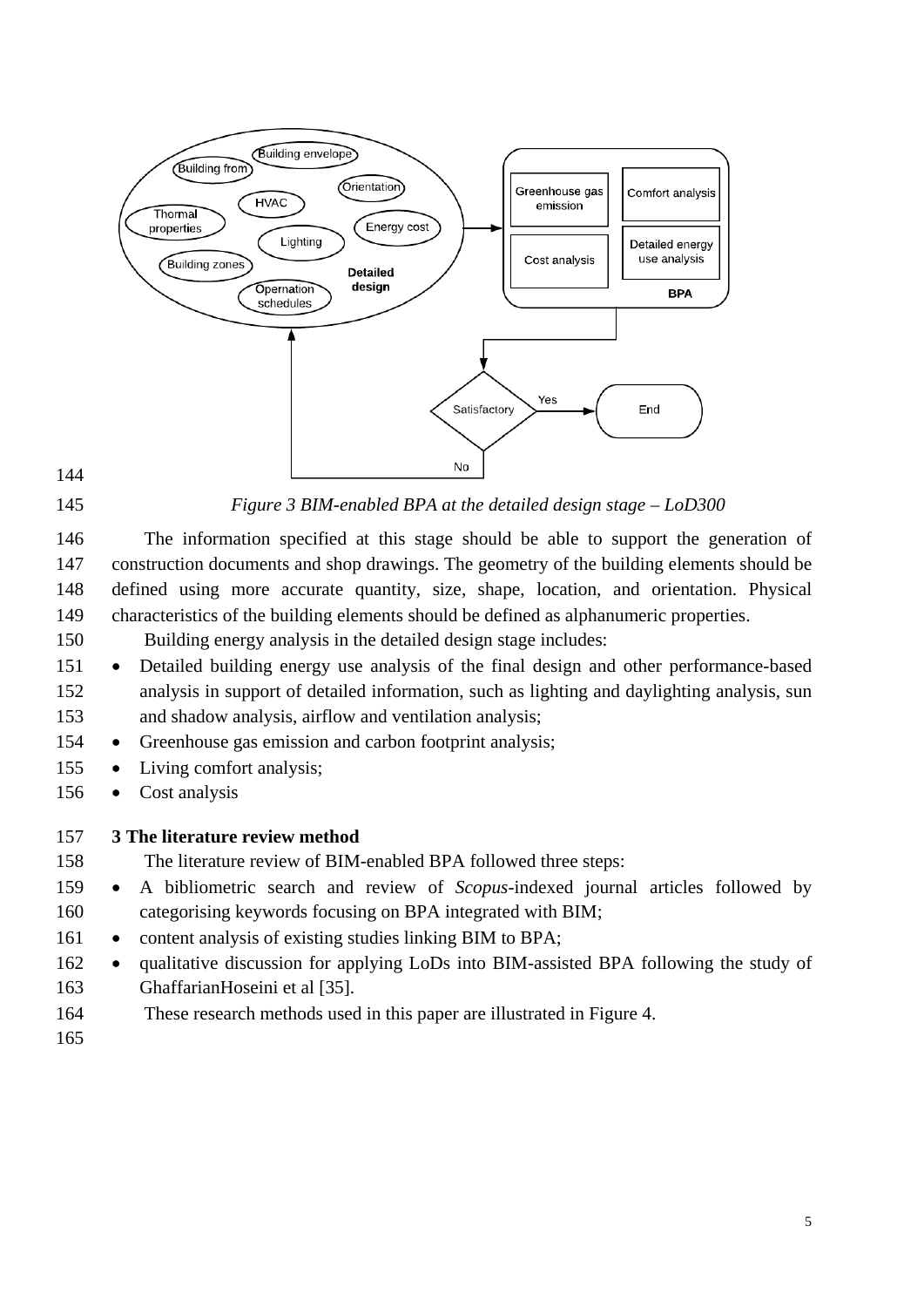<span id="page-5-0"></span>

### *Figure 4 Description of the study sections and corresponding research methods*

3.1 Initial review of BIM integration with BPA

 The bibliometric analysis of the literature was carried out using VOSViewer [\[93\]](#page-21-2). VOSViewer supports the analysis of clustering solutions with visualisations[\[92\]](#page-21-3). Scopus was chosen as the source to search the key published literature on BIM-enabled BPA, as it was identified by Aghaei Chadegani et al. [\[14\]](#page-16-5) that Scopus has broader coverage of journals in the area of construction IT than other search engines including Web of Science with more recent publications. The following query was used to retrieve recent publications on BIM-enabled BPA.

 TITLE-ABS-KEY ("BIM" OR "building information modelling" OR "building information modelling") AND TITLE-ABS-KEY ("building performance" OR "energy analysis" OR "energy performance")

 The query limited the years of publication to recent ten years (from 2009 to 2018), only Articles or Article in Press in Journals were included, and finally it restricted the language to be English.

3.2 Content analysis of key studies linking BIM to BPA

 Following the bibliometric review assisted by VOSViewer, content analysis, which is the research method that has been adopted in multiple studies [\[28](#page-17-4)[,91\]](#page-21-4) in the field of engineering and management, was adopted to summarise the research contents within the selected sample of journal articles. Content analysis is a tool to examine trends and patterns in documents, and it allows researchers to sift through a large amount of data with relative ease in a systematic approach. The detailed steps of performing content analysis can be found in several existing studies such as Bogus et al. [\[10\]](#page-16-6).

3.3 Incorporating different project stages into the integrated BIM&BPA

 Based on the design stage descriptions illustrated in Figures 1-3, bibliometric review, content analysis, as well as existing studies stressing LoD and project life cycle[\[2\]](#page-15-1), a follow-up discussion targeting on the integrated BIM and BPA in the context of project stages was initiated and discussed in a qualitative approach. The workflow was demonstrated, highlighting the input of building parameters and outputs within different LoDs.

### **4 The bibliometric analysis**

 Following the bibliometric search in Scopus, manual searching and screening was also conducted to weed out studies that did not fall into the scope of BIM-enabled BPA. For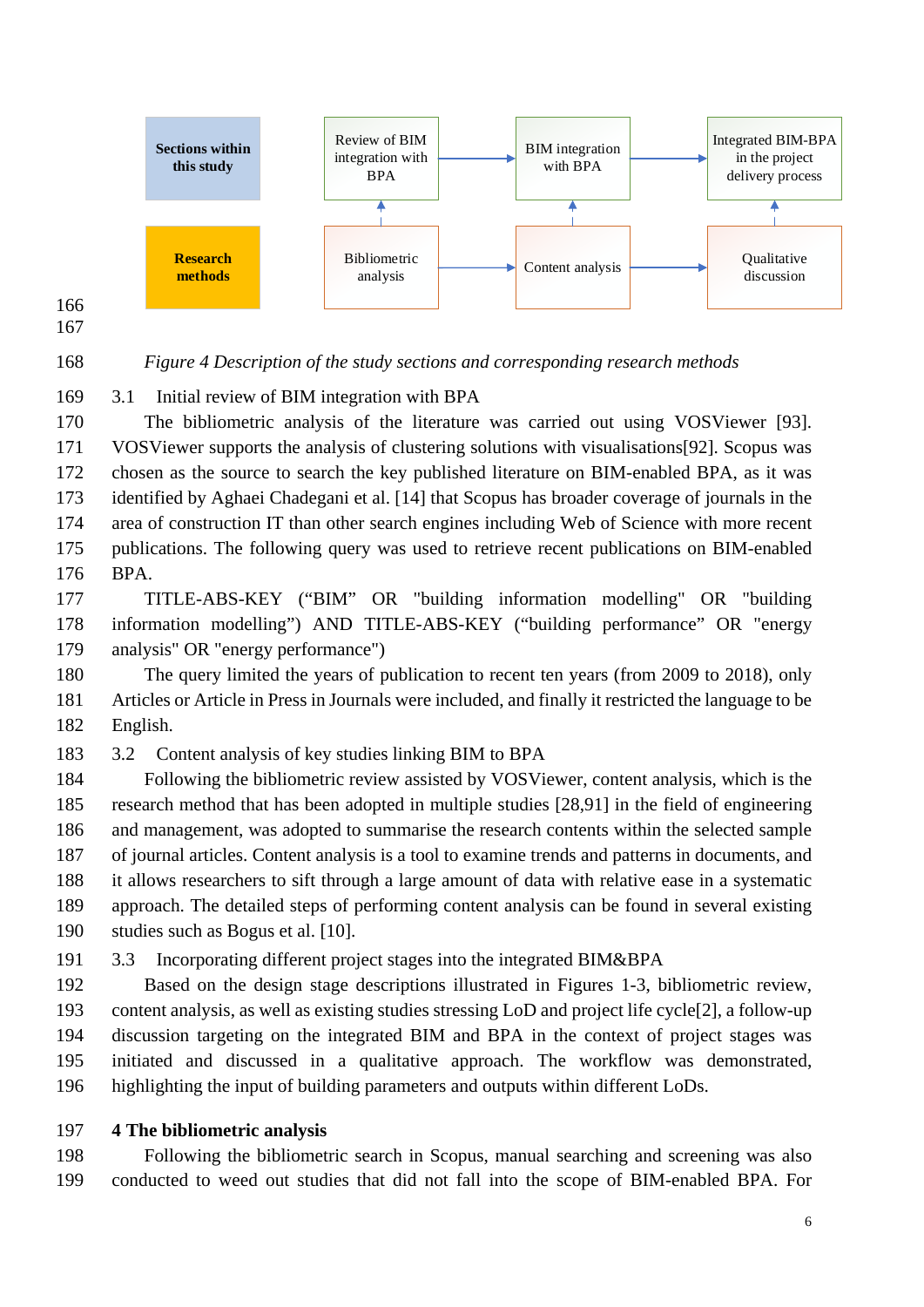example, the study of Jalaei et al. [\[46\]](#page-18-3), although adopting BIM in the building conceptual design for decision making of material selection, did not focus on integrating BIM and BPA. Finally, 546 research papers in total were selected from Scopus. These papers have 6,264 keywords; 299 of them, including both Author and Index keywords, were used in at least five papers. Some of the irrelevant or apparent keywords (e.g., BIM or building) were manually removed from the list. Then, some keywords with semantically similar meanings were categorised into the same terminology. For example, *air conditioning, heating, and ventilation*  were categorised as *HVAC*; *Bayesian networks, decision trees,* and *artificial neural network*  were all categorised as *Machine learning based methods*. After removing the irrelevant keywords and categorizing the remaining keywords with semantic similarities, 57 keywords are selected, as shown in [Figure 5.](#page-6-0) These keywords were categorized and visualised to highlight the research focuses in recent years.



<span id="page-6-0"></span>*Figure 5 The identified 57 major keywords (not all the 57 keywords are visible)*

 The font size of keywords indicates the frequency of them in the sample journal articles. The distance between two keywords could infer their closeness. For example, the *architectural, structural or building services design* is highly relevant to decision making and life-cycle assessment. It can be found that *architectural, structural or building services design, energy performance, and building performance assessment* are the most frequently studied as the research focuses. These frequently keywords can be found closely connected to the rest keywords (e.g., data acquisition, handling, and processing). The relationships among these keywords can be summarized as below: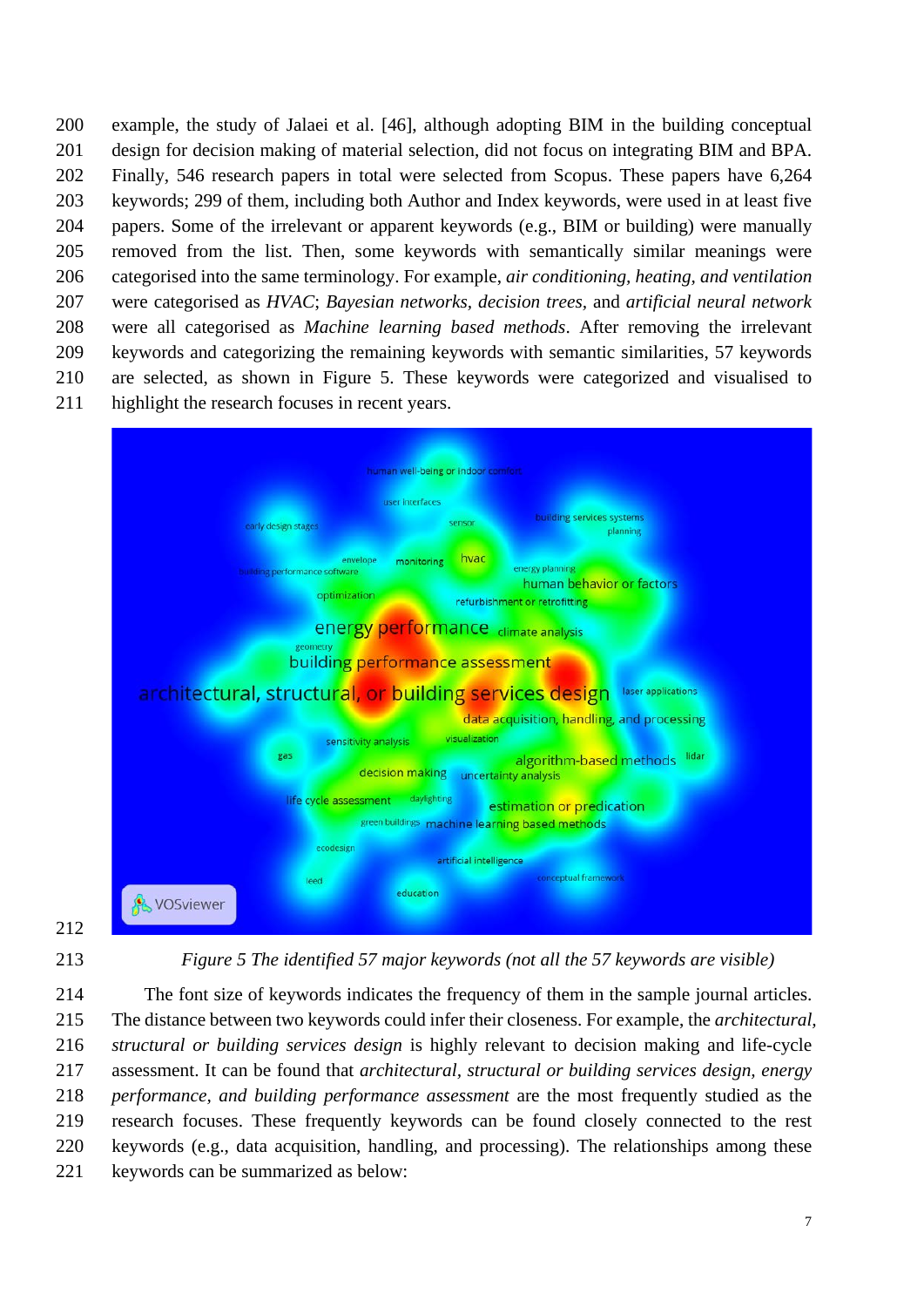- Energy performance of building is one of the widely studied building performance assisted by BPA software, especially in the early design stages [\[56\]](#page-19-3). Other building performance studied included, but were not limited to daylighting [\[24\]](#page-17-0), and thermal comfort;
- Sustainability rating systems (e.g., LEED or Leadership in Energy and Environmental Design) have been embedded in BIM-driven green building design [\[68\]](#page-19-4);
- Influence factors to BPA that should be considered, for example, the real behaviour of building users [\[26\]](#page-17-5);
- The linkage between BIM and BPA could be achieved or showcased with certain hardware and software, such as wireless sensor network to monitor thermal conditions in built environment [\[64\]](#page-19-5)
- Data shared between BIM and BPA need the further handling, processing, and analytics, such as sensitivity analysis as showcased in Ahn et al. [\[3\]](#page-16-7). Multiple data analytics approaches have been adopted in the assisting BIM-driven BPA, such as algorithms [\[37\]](#page-18-4) and programming [\[48\]](#page-18-2). These approaches have been applied in achieving optimization [\[52\]](#page-18-5)in building performance design;
- Interoperability-related data format (e.g., IFC or *Industry Foundation Class*) would be needed to allow information exchange between BIM and BPA. The information would include both geometric information [\[44\]](#page-18-6)and semantic data [\[59\]](#page-19-6).
- Other research focuses, such as utilising integrated BIM and BPA for engineering education purpose [\[39\]](#page-18-7), have not been widely studied.
- These 57 keywords were categorised into six clusters which could be defined as:
- BPA measurements (e.g., *energy performance*);
- Design-related (e.g., *ecodesign*);
- 245 Influence factors to BPA :
- Equipment or hardware needed in BIM or BPA (e.g., *laser application*);
- Methodologies adopted (e.g., *machine learning-based methods*);
- Interoperability-related (e.g., *IFC*).

 Not all the initially identified 57 keywords were all related to BIM-enabled BPA, especially discussing the input (e.g., building envelope) and output variables (e.g., energy use) in BPA. Therefore, these 57 keywords were further reduced to 15 according to their relevance to this research. A total of 60 out of the 546 papers which used these 15 keywords were identified for further content analysis. [Figure 6](#page-8-0) illustrates these 15 main keywords.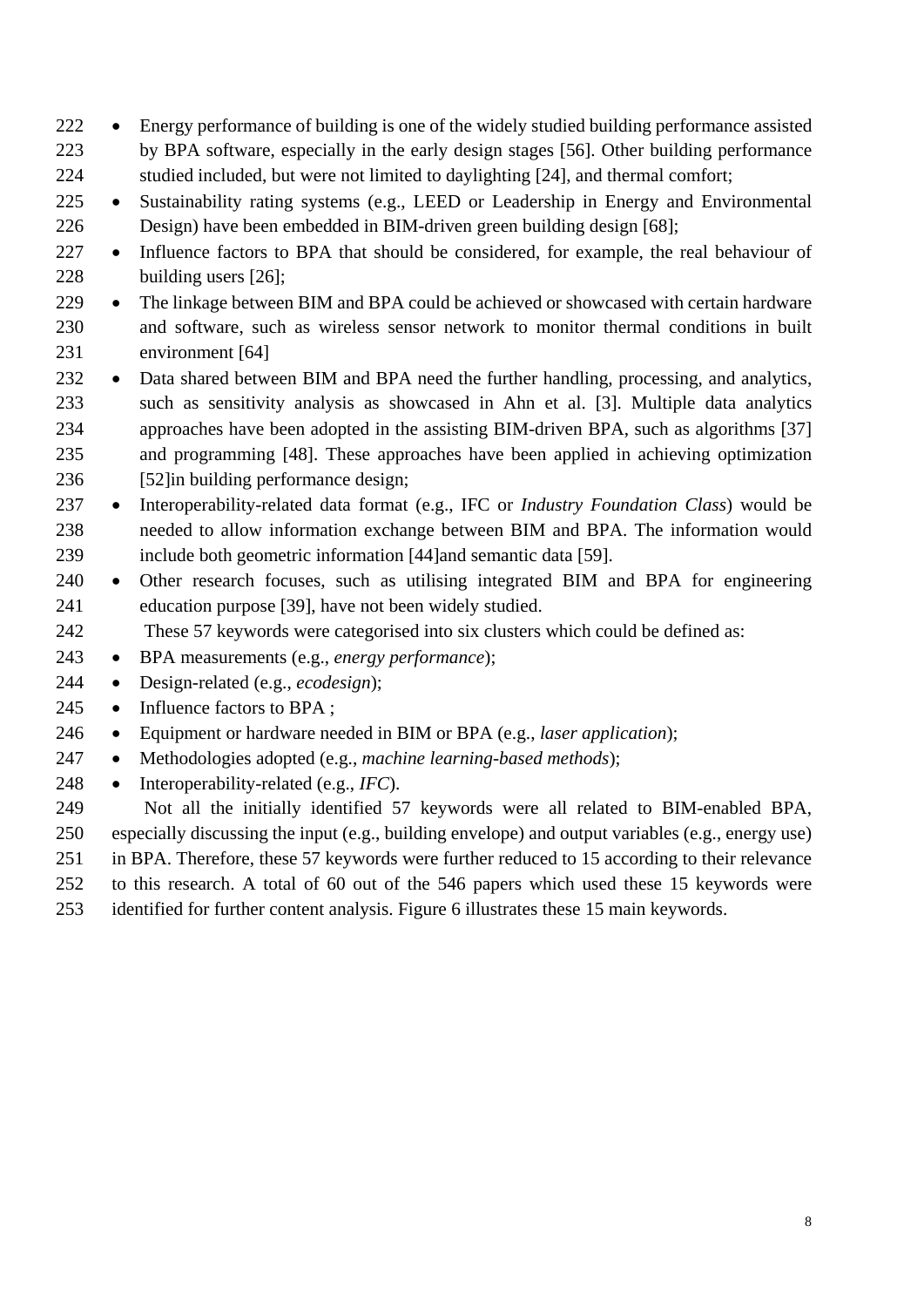

### <span id="page-8-0"></span>*Figure 6 Categorized keywords related to BIM integration with BPA*

According to [Figure 6,](#page-8-0) BPA can be divided into these few major categories:

• Building energy performance (e.g., energy conservation)

- 258 Environmental sustainability
- Indoor comfort including illumination and daylighting
- Resources (e.g., water and carbon footprint)
- Several main input factors in building design that would affect BPA include:
- Thermal characteristics of building elements (insulation, roofs, windows);
- Building envelope including position and orientation information;
- Heating, ventilation and air conditioning (HVAC) system

 Besides these BPA categories, [Figure 6a](#page-8-0)lso indicates that sustainability assessment (e.g., LEED rating system[\[86\]](#page-20-8)) is one of the key research areas[\[51\]](#page-18-8). It was suggested by Chong et al. [\[22\]](#page-17-6) that new BIM standards and guidelines should include requirements on BIM tools' compliance with specific sustainability assessment. Interoperability is a crucial issue when linking BIM into BPA. BIM offers interoperability opportunities and integration among different players. Although BIM can provide accurate material quantities and building components [\[34\]](#page-17-7), insufficient interoperability between BIM and BPA raises barriers to reliable BIM-based BPA such as energy assessment [\[21\]](#page-17-8).

### **5 Content analysis of the literature**

 Content analysis was conducted to summarize the 60 papers selected in the previous section. BIM-enabled BPA is achieved through BIM authoring tools and BPA analysis tools. Some BIM authoring tools have integrated BPA to deliver lifecycle building performance simulations, including expected energy demand, the projected financial running costs of the energy demand and CO2 emissions. BIM-enabled BPA allows a fast, accurate, and iterative workflow as the ability to import the building geometry and thermal data from BIM has significant potential to reduce the time and uncertainty in BPA [\[43\]](#page-18-9). The potential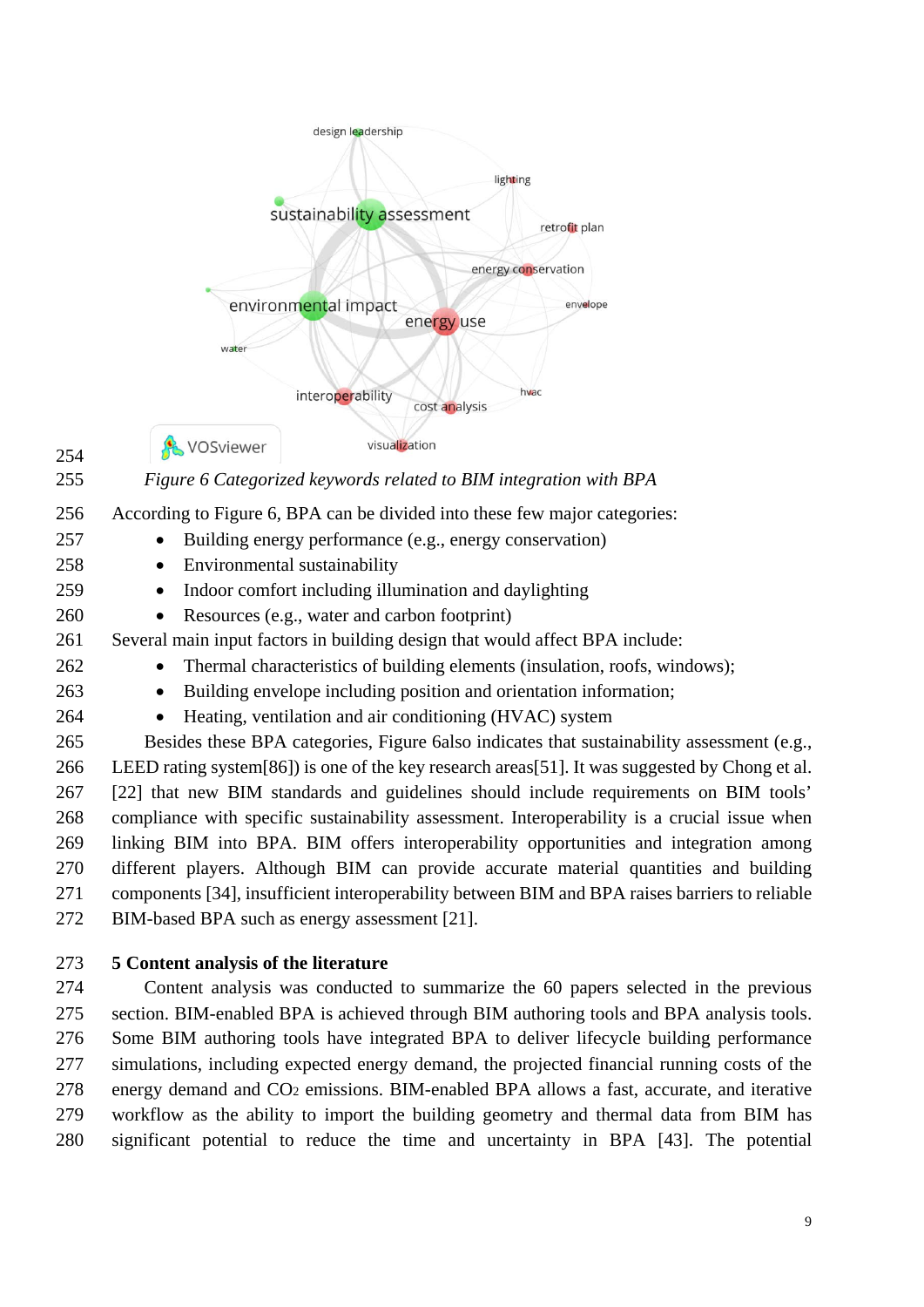- 281 interoperability between BIM and BPA was tested by Calquin et al. [\[11\]](#page-16-8) to showcase how the
- 282 existing BIM authoring tools (e.g., Autodesk Revit) could support BPA.
- 283 More statistical details of the totally 60 similar studies listed in [Table 1a](#page-9-0)re summarised in 284 [Figure 7.](#page-9-1)



<span id="page-9-1"></span>286 *Figure 7 Frequency of research keywords in totally 60 research papers linking BIM to*  287 *BPA*

288 As the showcases for demonstration purpose, [Table 1](#page-9-0) lists some typical examples of 289 studies in linking BIM authoring tools to BPA tools.

290 *Table 1 Studies in linking BIM authoring tool to BPA tool*

<span id="page-9-0"></span>

| Case<br>study                                                            | BIM<br>authoring                                                                                 | <b>BPA</b> tools                                                                     | Data<br>exchange and<br>format                                   | Information<br>shared from<br><b>BIM</b> to<br><b>BPA</b>                                           | Contribution                                                                                                                                                                  |
|--------------------------------------------------------------------------|--------------------------------------------------------------------------------------------------|--------------------------------------------------------------------------------------|------------------------------------------------------------------|-----------------------------------------------------------------------------------------------------|-------------------------------------------------------------------------------------------------------------------------------------------------------------------------------|
|                                                                          | Autodesk                                                                                         |                                                                                      |                                                                  | Building's 3D                                                                                       | Plug-ins were created to<br>enhance interoperability;                                                                                                                         |
| Eight-<br>floor<br>residential<br>apartment<br>building in<br>Canada[51] | Revit<br>incorporating<br>early stage<br>$design$ (i.e.,<br>conceptual<br>design)<br>information | Ecotect and<br><b>IES-VE</b> for<br>energy<br>analysis and<br>lighting<br>simulation | IFC and<br>gbXML in<br>Ecotect, and<br>gbXML in<br><b>IES-VE</b> | geometric<br>information,<br>building<br>components,<br>building<br>services, Place<br>and location | The workflow developed<br>in linking BIM to BPA<br>enabled users to compare<br>the select different<br>materials and<br>components for design<br>and performance<br>analysis. |
| A five-story                                                             | ArchiCAD                                                                                         | Energy-                                                                              | IFC providing                                                    | Geometry and                                                                                        | Both the pros and cons of                                                                                                                                                     |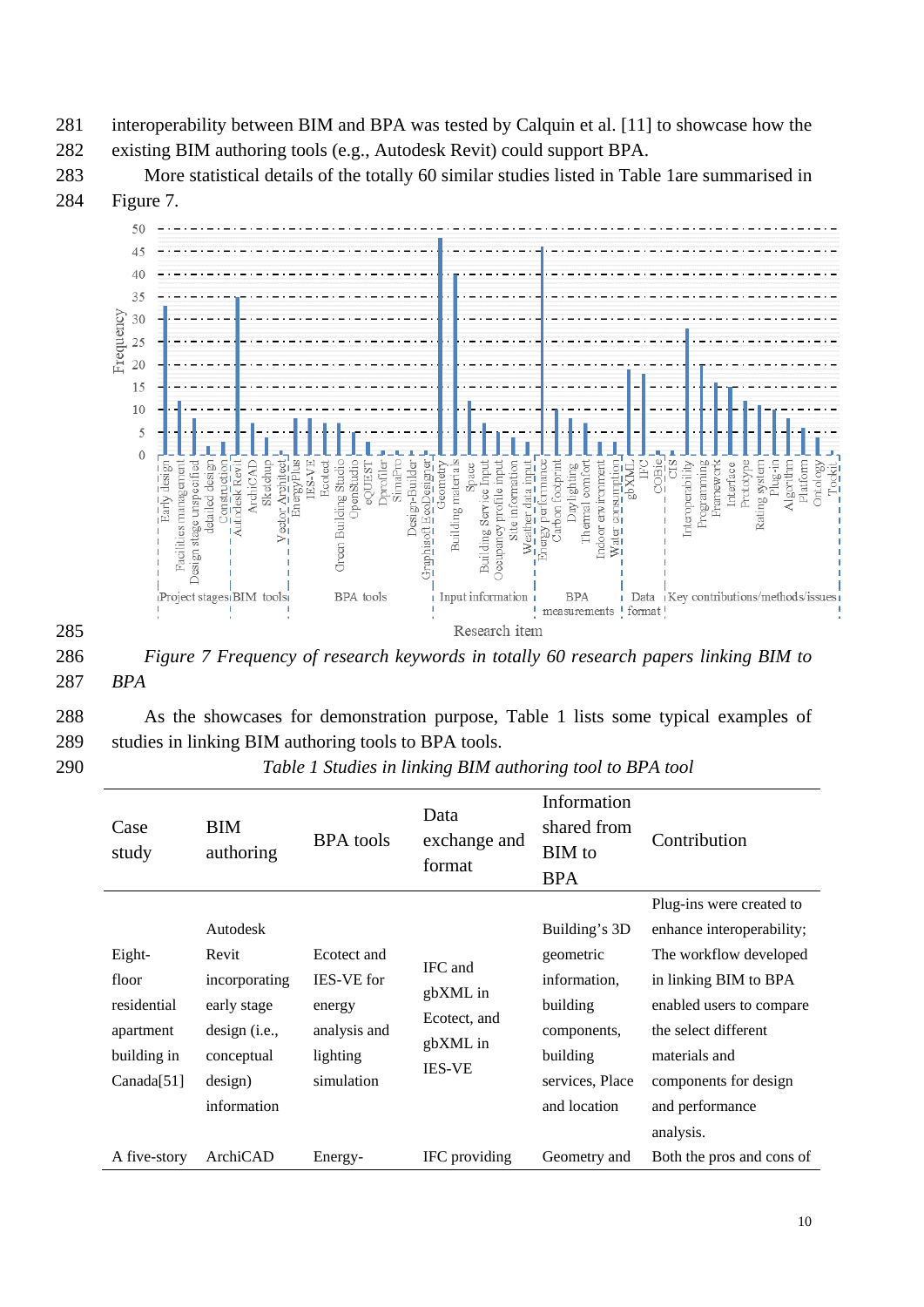| library<br>building in<br>Korea <sup>[3]</sup>                                               |                                   | Plus                                                      | information<br>delivery manual<br>(IDM) and<br>model view<br>definition<br>(MVD)          | space<br>boundary<br>information                                                                                                        | full and semi-automation<br>from BIM to energy<br>simulation were<br>discussed.                                                                                                                                     |
|----------------------------------------------------------------------------------------------|-----------------------------------|-----------------------------------------------------------|-------------------------------------------------------------------------------------------|-----------------------------------------------------------------------------------------------------------------------------------------|---------------------------------------------------------------------------------------------------------------------------------------------------------------------------------------------------------------------|
| A high-rise<br>residential<br>building in<br>the U.S.[75]                                    | Autodesk<br>Revit                 | Dynamo;<br>Autodesk<br>Green<br><b>Building</b><br>Studio | gbXML open<br>schema                                                                      | Project<br>location,<br>building type,<br>moreover,<br>building<br>operating<br>schedule,<br>construction<br>and material<br>properties | A BIM-based framework<br>was proposed and tested<br>for building performance<br>optimisation in the design<br>stage                                                                                                 |
| Five test<br>cases in<br>Modelica-<br><b>BIM</b><br>Structure<br>Example<br>package[57]      | Autodesk<br>Revit                 | Modelica-BIM<br>Structure<br>Example<br>package           | Revit2Modelica<br>consisting of<br>Revit<br>Application<br>Programming<br>Interface (API) | Geometry,<br>materials<br>properties, and<br>location<br>information                                                                    | <b>BIM-based energy</b><br>simulation using an<br>Object-Oriented Physical<br>Modelling approach<br>using ModelicaBIM<br>library was developed<br>and validated.                                                    |
| A<br>residential<br>building and<br>an<br>instructional<br>facility in<br>the $U.S.[43]$     | Autodesk<br>Revit                 | The BPA tool<br>not specified                             | gbXML                                                                                     | Thermal<br>properties, but<br>the limited<br>geometric<br>information<br>could be<br>transported<br>from BIM to<br><b>BPA</b>           | As-is building thermal<br>properties were tested<br>and updated in<br>gbXML-based BIM for<br>energy analysis.                                                                                                       |
| An office<br>building and<br>a university<br>library<br>building in<br>Korea <sup>[21]</sup> | Autodesk<br>Revit and<br>ArchiCAD | Energy-<br>Plus                                           | IFC converted<br>to Input Data<br>Format (IDF)                                            | <b>Building</b><br>materials with<br>thermal<br>properties,<br>geometry,<br>space type                                                  | The BIM-enabled energy<br>performance assessment<br>process, a materials<br>library, and a decision-<br>support<br>the system was initiated<br>to address the low<br>interoperability issue<br>between BIM and BPA. |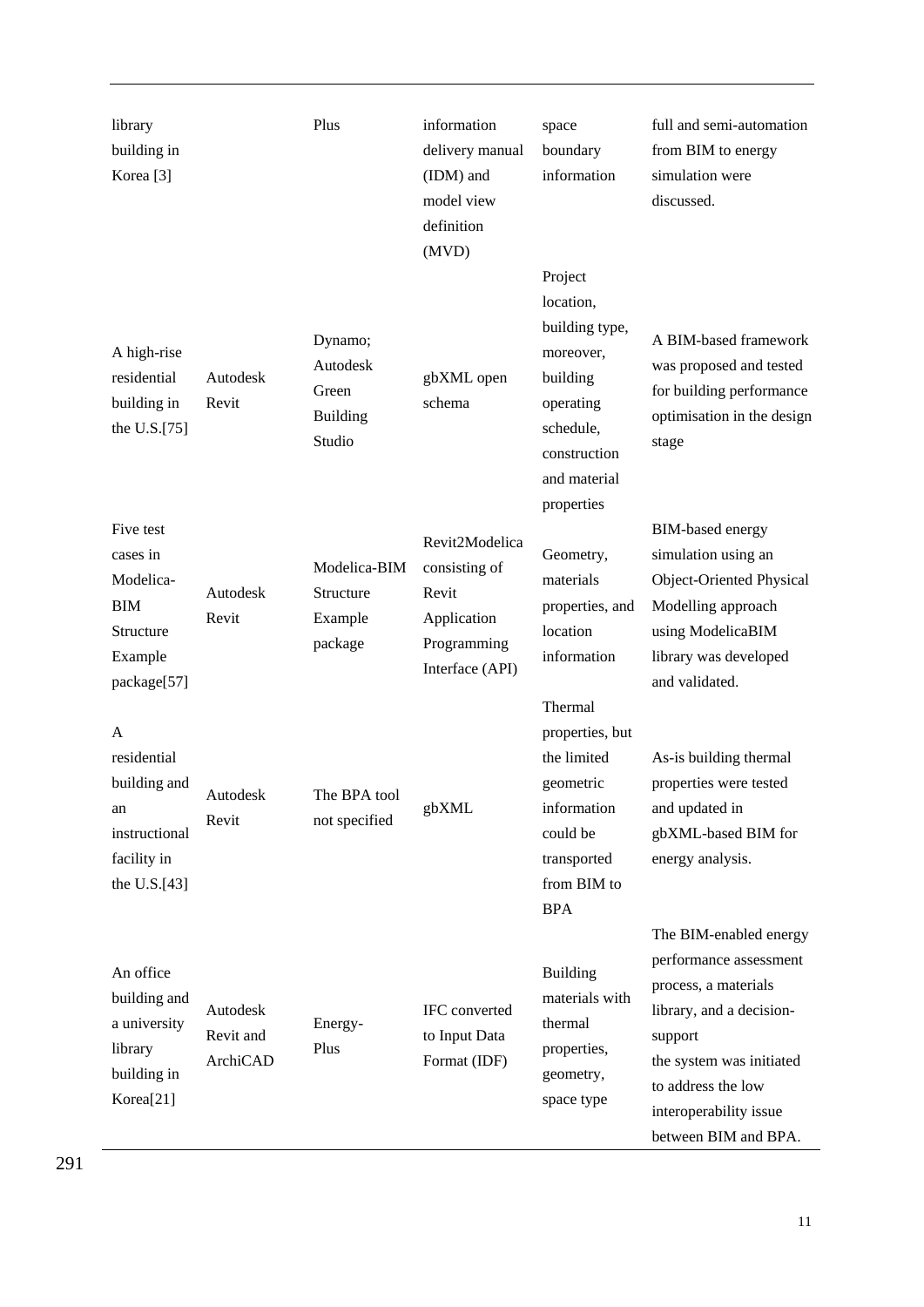These few examples of previous studies are shown in [Table 1](#page-9-0) to demonstrate the existing research in addressing the gap of interoperability between BIM authoring tools and BPA tools through certain data format (e.g., IFC and gbXML). Although IFC and gbXML are the two major data formats studies on BIM-enabled BPA, researchers have also proposed alternative technical or managerial approaches, such as combination of design tools and visual programming language suggested by Negendahl [\[67\]](#page-19-2) and Revit2Modelica consisting of Revit Application Programming Interface (API) developed by Kim et al. [\[57\]](#page-19-7).

 The research keywords in these 60 selected studies were divided into seven categories, namely project stages, BIM authoring tools, BPA tools adopted, input information in BIM, outputs in BPA, the data format, and key contributions & issues raised in the studies. Major findings are listed below:

 • Interoperability[\[31](#page-17-9)[,41](#page-18-10)[,43](#page-18-9)[,48](#page-18-2)[,60](#page-19-8)[,72\]](#page-19-9) is one of the most frequently stressed issues in the integration of BIM and BPA. Multiple approaches have been proposed to address the interoperability issue, including algorithms [\[15,](#page-16-9)[33,](#page-17-10)[48\]](#page-18-2), programming[\[9](#page-16-1)[,25](#page-17-11)[,55\]](#page-19-10), and plug-ins [\[23](#page-17-12)[,70](#page-19-11)[,87\]](#page-20-9). Ontology and semantics[\[8](#page-16-10)[,15](#page-16-9)[,78\]](#page-20-10)were addressed in some of these selected studies. These key terms, including framework [\[5,](#page-16-11)[68,](#page-19-4)[83\]](#page-20-11), interface [\[58,](#page-19-12)[69,](#page-19-13)[77\]](#page-20-12),prototype [\[13,](#page-16-12)[18,](#page-16-13)[40\]](#page-18-11), and platform [\[21,](#page-17-8)[27,](#page-17-13)[46\]](#page-18-3),have been frequently highlighted in these studies.

 • Building energy performance is the most frequently studied BPA output, followed by carbon footprint, daylighting, thermal comfort, and indoor environmental quality.

 • Various BIM authoring tools and BPA tools were adopted in these case studies. Compared to the BIM tools in which Autodesk Revit is the dominating software package, the use of BPA tools tended to vary widely.

 • Most studies targeted at the building design stage, especially the early design stage as the phase where BIM can be coordinated with BPA. However, there has still been insufficient studies incorporating LoDs into the design stages. Gourlis and Kovacic [\[38\]](#page-18-12) stressed the importance of incorporating LoDs in bridging BIM to building energy modelling (BEM) in order the reduce the uncertainties in integrated BIM and BEM, which are not solely an issue of software interoperability but also the redefinition of the design process.

 The interoperability issue has been emphasised in the research of BIM integration to BPA. BPA for performance-based design is an area allowing the architects to create and explore different design alternatives [\[6\]](#page-16-14). There is a consensus on the need to achieve performance-based design via integrated use of BIM. Lack of integration and low levels of BIM use prevents applying BIM in the early design decisions to improve building energy performance. The issue of interoperability is widely present in many areas if collaboration and data exchange are needed [\[6\]](#page-16-14). An open data readable by any software package is considered vital to enhance the multi-party collaboration. Therefore, it is imperative to use an open standard that facilitates the collaborative work allowing any stakeholder to exchange data no matter what software where the data is created. The ISO-registered IFCdata standard can facilitate BIM interoperability by allowing information flow within the AEC industry [\[96\]](#page-21-5). IFC is a scheme widely accepted by the AEC industry to exchange BIM-based models [\[6\]](#page-16-14). It uses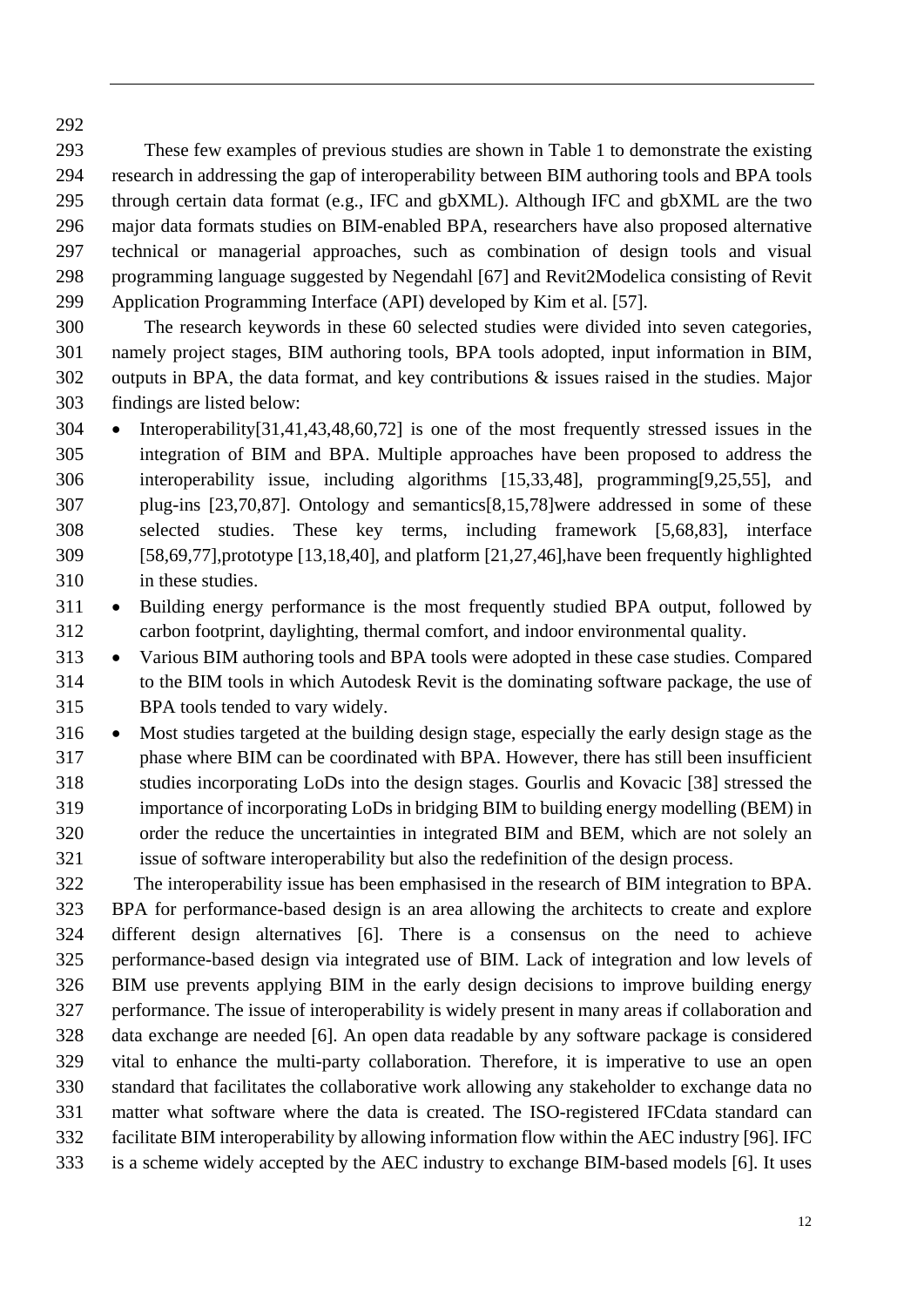four layers (i.e., resources, core, interoperability and domain) to describe the geometric information, semantic information, and ontology in a BIM-based model. Besides IFC, gbXML is another widely adopted scheme that facilitates the exchange of data between BIM and BPA tools. Previous studies [\[90,](#page-21-6)[95,](#page-21-7)[98\]](#page-21-8) summarized in Figure6 shared the similar methodology by developing a framework, interface or platform with specific data schema (e.g., IFC or gbXML), defining the scope of input information in BIM (e.g., geometric zones) and BPA output (e.g., energy performance), adopting a building case study for validation, and proposing recommendation for further improvements. In the web service based framework linking BIM to building energy simulation, Cheng and Das [\[20\]](#page-17-14) highlighted code checking for automating the building design evaluation process. Unfortunately, the full potential of BPA has not been achieved due to lack of integration that prevents collaboration relationships throughout the project life cycle. It could also be indicated from existing studies of linking BIM to BPA that there is a further need of studying the interoperability between BIM and BPA tools when building components are in a higher LoD or when the building is more complex.

 The content analysis results showed two major research problemsin BIM integration with BPA: interoperability issues and BPA acrossthe project life-cycle. To further address the interoperability issues in BIM integration with BPA, a total of129 journal articles from the refined literature sample focusing on interoperability issues in BIM-enabled BPA were reviewed. [Figure 8](#page-12-0) illustrates these keywords within of the 129 BIM-interoperability related articles.



<span id="page-12-0"></span>*Figure 8 Keywords within interoperability-related issues in BIM*

 It can be foundthat the design stages, including architectural and structural of buildings, are the keywords most frequently studied in the research. The connection lines convey the information summarisedand evaluated below:

 • The interoperability issues encountered in BIM, highlighted in multiple studies [\[4](#page-16-15)[,71](#page-19-14)[,83\]](#page-20-11), have been more frequently studied in the area of energy performance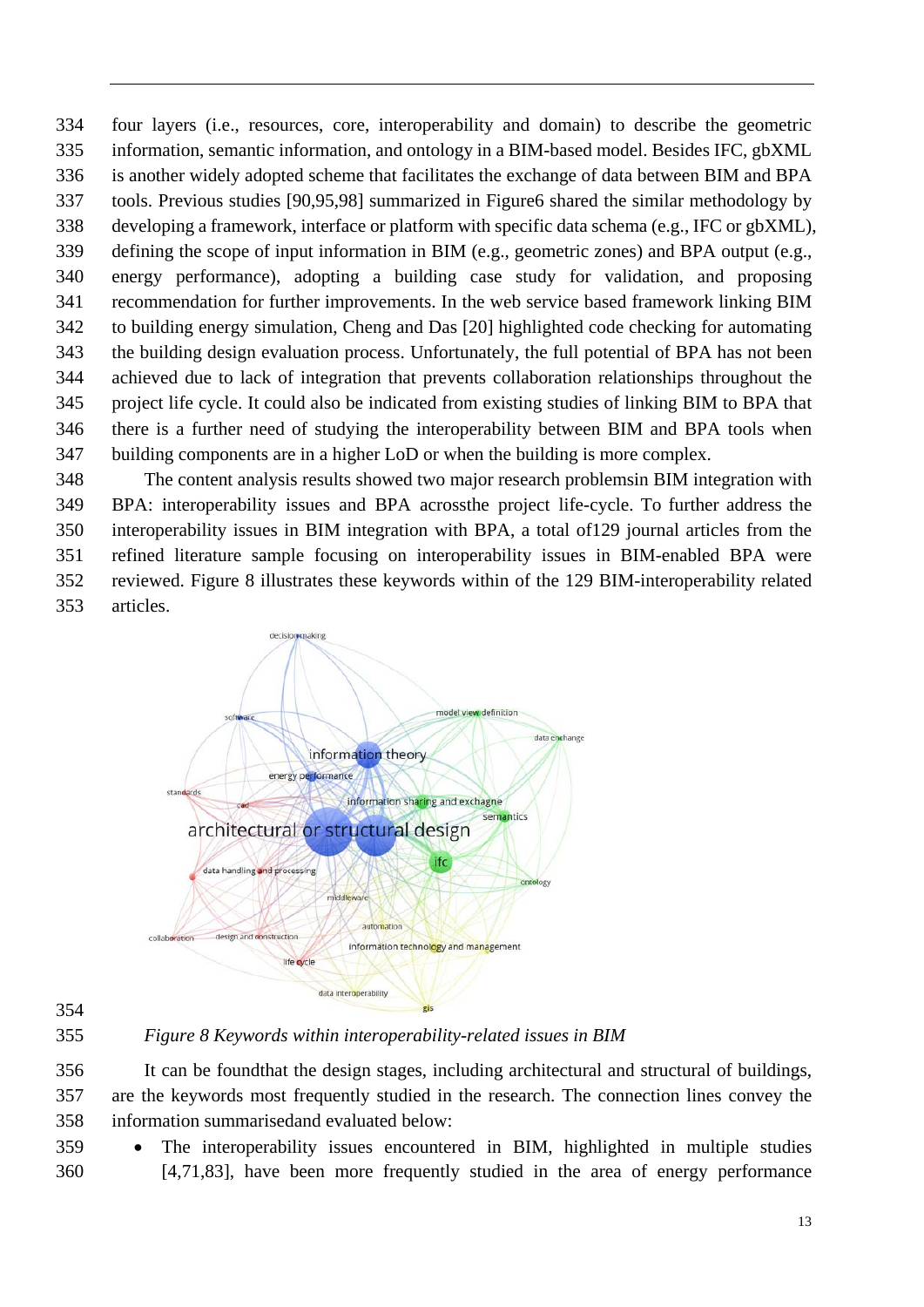compared to other areas such as life cycle or GIS (i.e., Geographic Information System). Currently, the interoperability in BIM is still low and limited to 3D coordination, and there have been limited standards guiding performance-based design in BIM [\[6\]](#page-16-14). An established standard to allow BIM in a multi-dimensional information transfer would be needed for enhanced multi-stakeholder information interaction. The information interaction should not be limited to design stages when utilizing BIM for BPA, but also construction stages and follow-up phases in the project life cycle. Currently the BPA in existing studies of BIM interoperability has been largely focusing on energy performance. It is expected that a comprehensive coverage of building sustainability be incorporated in an indicator system. This sustainability indicator system assisted by integrated BIM and BPA should not be limited to energy performance, thermal comfort, daylighting, but also resident health and wellbeing indoor;

- Data handling, storage, sharing, exchange in BIM interoperability is the key technical issue, with specific mainstream information flow formats, such as IFC. Interoperability, mainly related to IFC capacity to support information exchange among multiple BIM tools for different applications (e.g., energy simulation) is one of the main BIM-related research focuses according to Santos et al. [\[81\]](#page-20-13). Uggla and Horemuz [\[89\]](#page-20-14) tested the geographic capabilities of IFC and found that the open BIM standard IFC could be improved by adding a separate scale factor for the horizontal plane and support for object-specific map projections. Venugopal et al. [\[94\]](#page-21-9) found the ambiguous nature of the current IFC definitions and suggested a semantically robust reform in order to extend IFC and to define subsets as model view definitions (MVD).Other work performed to improve the IFC schema can be found in various studies. For example, Sun et al. [\[29\]](#page-17-15) applied a content-based compression algorithm to reduce the redundant information carried in the existing IFC files for information optimization. It could be envisaged that enhanced IFC scheme or other open data platform will be implemented in the future for seamless information flow in AEC projects;
- Non-graphic information defined by semantics and ontology is one of the researches focuses. The interoperability issue within BIM-BPA integration should include both graphics and semantic aspects. Semantic performance could enhance IFC interoperability to BPA [\[73\]](#page-20-15) and improve the interoperability between BIM and its synergies [\[53\]](#page-18-13). Extending the BIM interoperability at the semantic level is important to link BIM with other geospatial data crossing construction project stages [\[54\]](#page-19-15). Karan and Irizarry [\[54\]](#page-19-15) proposed a methodology to integrate BIM and GIS and applied the semantic web technology for construction site planning, and stated that future work was needed to develop an interoperable framework for linked data;
- Both technological aspects (e.g., data interoperability[\[47,](#page-18-14)[78\]](#page-20-10)) and managerial (e.g., collaboration among project parties [\[49,](#page-18-15)[50\]](#page-18-16) and data management [\[31\]](#page-17-9)) have been studied for the successful integration between BIM and BPA. The interface and BIM-based "green" building platform to enable the information sharing among AEC professionals, end-users and policymakers have been studied by El-Diraby et al. [\[27\]](#page-17-13) to emphasise both technical and managerial aspects of BIM. Interoperability issues in BIM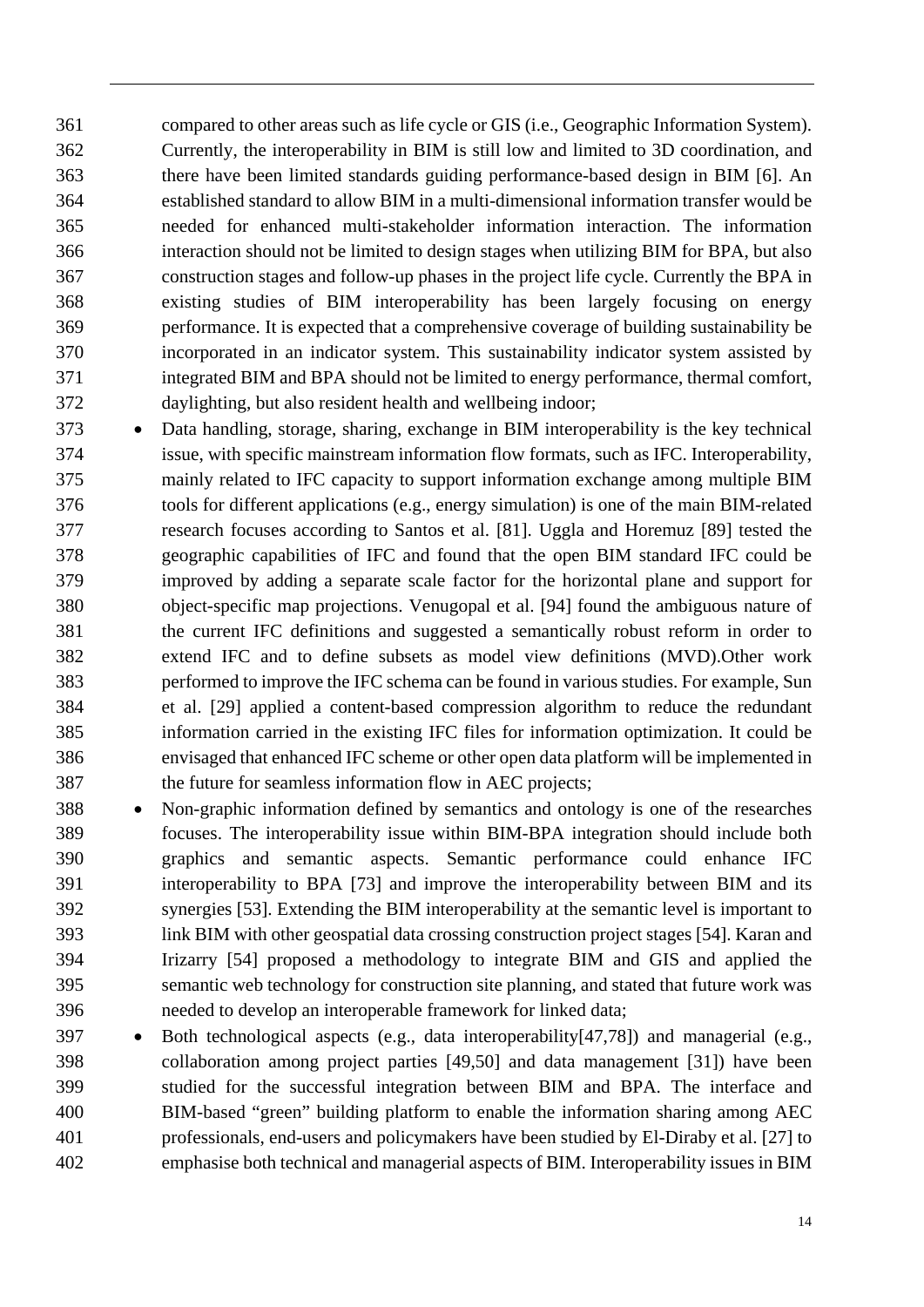has not been the widely studied for AEC education and construction project management (e.g., interdisciplinary communication). More studies could be performed to verify how the improved interoperability would affect the AEC project performance, e.g., productivity, cost, and scheduling, etc. From the managerial perspective,case studies could be conducted to verify the effects of enhanced interoperability on project performance.

#### **6 Qualitative Discussion**

 This paper finally discusses the integration of BIM and BPA to facilitate a more precise communication between architect/engineer and energy modeller/building performance analyst at different stages of a building project.

 At the design stages, the BIM model is enriched continuously. Section 2 has illustrated the capabilities of BIM-enabled BPA with different model LoDs. The LoDs were defined (as shown in [Figure 1,](#page-2-0) [Figure 2,](#page-3-0) and [Figure 3\)](#page-4-0) based on the LoD matrix proposed by Abou-Ibrahim1 and Hamzeh[\[2\]](#page-15-1).Some research has taken into account the LoDs in BIM-enabled BPA[\[30\]](#page-17-16).

 BPA can be conducted across the project life cycle. As the project progresses, the building performance may not meet the original design requirement. As a result, building performance monitoring measures should be taken to identified the gap between the designed building performance and the actual performance, and potential causes of the gaps (e.g., human behaviour related factors studied by Chen et al. [\[17\]](#page-16-16), Li et al. [\[99\]](#page-21-10), and Magalhães et al. [\[63\]](#page-19-16)). The performance gap analysis strengthens the design review and knowledge base proposed in the BIM-IKBMS framework by Ghaffarian et al. [\[35\]](#page-17-3). The comparison of building performance and design review form the loop in the framework, which enables the learning process in building design stages to address the gap between actual and designed building performance. The building performance simulation would then be updated adopting the developed deterministic or stochastic models by addressing the causes of performance gaps. One example of the prediction model for building performance is data mining approach studied by Singaravel et al.[\[84\]](#page-20-16).

 The proposed BIM-enabled BPA serve as the case by contributing to the knowledge base – a digital asset. The knowledge base would provide a collection of previous experience, history and operations for building components so that the building maintenance teams could adopt efficient implements in certain similar cases according to Motawa and Almarshad [\[66\]](#page-19-17). As indicated by Singaravel et al. [\[84\]](#page-20-16), deep-learning neural network approach could be one method to allow reliable prediction of BPA using the established cases from the knowledge base. The database could be further developed to apply Big Data for BPA by incorporating more input parameters, such as user profile and building sector, etc.

 More future research directions can be proposed following the discussion of BIM-enabled BPA in the context of green buildings. For example, the performance analysis of green buildings adopting integrated photovoltaics in the research of Kuo et al. [\[61\]](#page-19-18) can be extended by studying BIM-enabled BPA for buildings using renewable energy sources. BIM-enabled BPA for green buildings can also be extended from low energy-based design to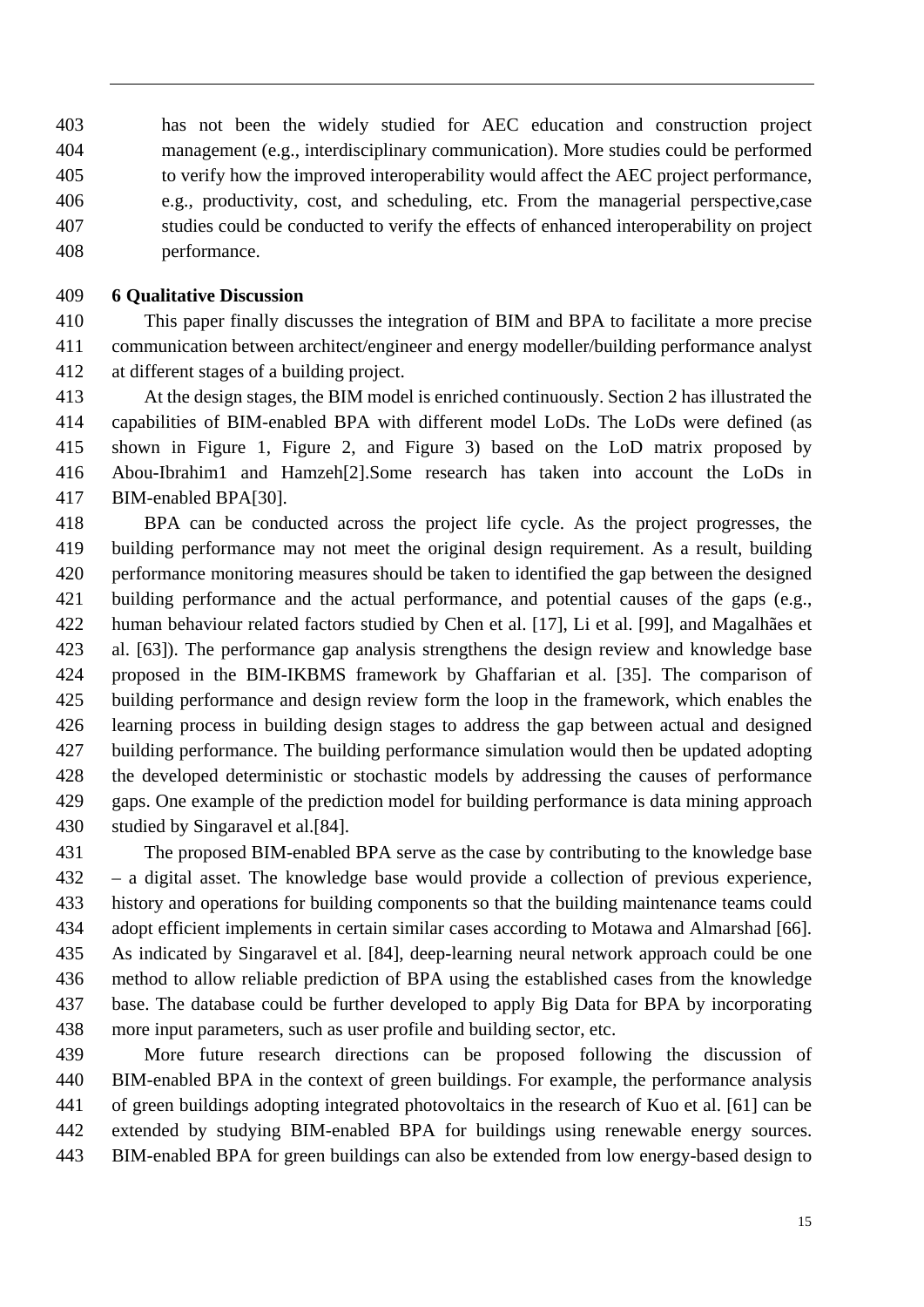other aspects of sustainability, such as low carbon, indoor comfort, and resource consumption.

#### **7 Conclusions**

 This study adopted multiple research methods in identifying the major research topics in the area of BIM integration with BPA across the project life-cycle. A bibliometric review was conducted to identify most frequent keywords within BIM integration with BPA. Major categories within BPA (e.g., building energy performance) and corresponding influence factors (e.g., building envelope) were identified through literature review.

 The raising issue of interoperability between BIM and BPA was highlighted as one of the main research areas. Through a further bibliometric analysis to narrow the scope of search focusing on interoperability within BIM, it was indicated that 1) most interoperability issues were related to application of BIM in building energy performance analysis; 2) both geographic and semantic information was involved in studying BIM interoperability issues; 3) both technical (e.g., data scheme) and managerial aspects should be considered critical in integrating BIM to BPA.The interoperability issue was further studied using content analysis to summarise 60 existing studies attempting linking BIM to BPA. Approaches to enhancing the interoperability issue between BIM and BPA could be found in these terminologies, including framework, interface, prototype, and platform, with critical methods proposed (e.g., algorithms, programming, and plug-ins). Ontology and semantics have become the research focuses. This research proposed the research directions to incorporate BIM to BPA crossing the building project delivery stages.

 Both bibliometric analysis and content analysis also revealed the importance of integrating BIM and BPA in the project life-cycle. The LoDs at different project stages were highlighted which involve essential building information and building performance outcomes. The definition of LoDs enables information exchange and data sharing between BIM and BPA in different design stages. This paper proposed the research direction which allows a more precise communication between architect/engineer and energy modeller/building performance analyst at different stages of a building project. The performance gap analysis, development of knowledge base, and design review in the further discussion drive the ongoing learning process in transporting information in the building design model to the building performance model. Future case studies could be conducted to investigate the information exchange between BIM and BPA crossing different stages in the project life cycle. Future research can also extend the BIM-enabled BPA in a wider scope of green buildings by considering more sustainability measurements or scenarios, such as the adoption of renewable energy sources, indoor comfort, and resource consumptions, etc.

#### **Reference**

- <span id="page-15-0"></span>480 [1] F.H. Abanda, L. Byers, An investigation of the impact of building orientation on energy consumption in a domestic building using emerging BIM (Building Information Modelling), Energy 97 (2016) 517-527. 482 [2] H. Abou-Ibrahim, F. Hamzeh, Enabling lean design management: An LOD based framework, Lean
- <span id="page-15-1"></span>Construction Journal 2016 (2016) 12-24.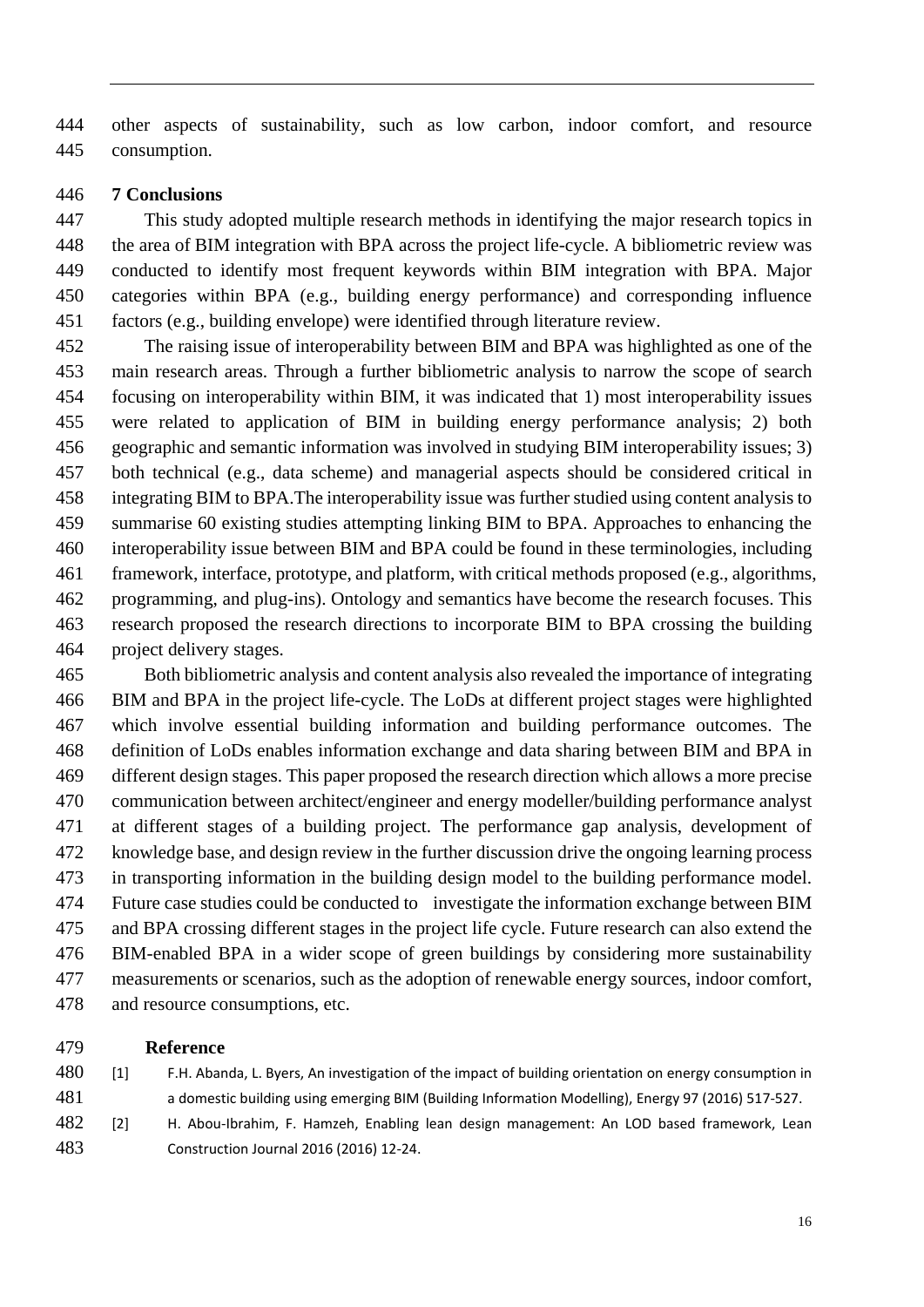- <span id="page-16-7"></span> [3] K.-U. Ahn, Y.-J. Kim, C.-S. Park, I. Kim, K. Lee, BIM interface for full vs. semi-automated building energy simulation, Energy and Buildings 68 (PART B) (2014) 671-678.
- <span id="page-16-15"></span> [4] O.O. Akinade, L.O. Oyedele, K. Omoteso, S.O. Ajayi, M. Bilal, H.A. Owolabi, H.A. Alaka, L. Ayris, J. Henry Looney, BIM-based deconstruction tool: Towards essential functionalities, International Journal of Sustainable Built Environment 6 (1) (2017) 260-271.
- <span id="page-16-11"></span>489 [5] Z. Alwan, J.M. E.D. Love, P. Steve, B.J. Gledson, Towards green building performance evaluation using asset information modelling, Built Environment Project and Asset Management 5 (3) (2015) 290-303.
- <span id="page-16-14"></span> [6] Y. Arayici, T. Fernando, V. Munoz, M. Bassanino, Interoperability specification development for integrated BIM use in performance based design, Automation in Construction 85 (2018) 167-181.
- <span id="page-16-2"></span>493 [7] S. Azhar, W.A. Carlton, D. Olsen, I. Ahmad, Building information modeling for sustainable design and LEED® rating analysis, Automation in Construction 20 (2) (2011) 217-224.
- <span id="page-16-10"></span> [8] C.A. Balaras, S. Kontoyiannidis, E.G. Dascalaki, K.G. Droutsa, Intelligent services for Building 496 Information Modeling - Assessing variable input weather data for building simulations, Open Construction and Building Technology Journal 7 (2013) 138-145.
- <span id="page-16-1"></span> [9] L.C. Bank, B.P. Thompson, M. McCarthy, Decision-making tools for evaluating the impact of materials selection on the carbon footprint of buildings, Carbon Management 2 (4) (2014) 431-441.
- <span id="page-16-6"></span> [10] S.M. Bogus, G.C. Migliaccio, R. Jin, Study of the relationship between procurement duration and project performance in design-build projects: Comparison between water/wastewater and transportation sectors, Journal of Management in Engineering 29 (4) (2013) 382-391.
- <span id="page-16-8"></span> [11] D.A.L. Calquin, G. Wandersleben, L.S. Castillo, Interoperability map between BIM and BPS software, in: R.R. Issa, I. Flood (Eds.), 2014 International Conference on Computing in Civil and Building Engineering, American Society of Civil Engineers (ASCE), 2014, pp. 601-608.
- <span id="page-16-4"></span> [12] T. Catalina, J. Virgone, V. Iordache, Study on the impact of the building form on the energy consumption, 12th Conference of International Building Performance Simulation Association Building Simulation 2011, BS 2011, Sydney, NSW, 2011, pp. 1726-1729.
- <span id="page-16-12"></span> [13] A. Cemesova, C.J. Hopfe, R.S. McLeod, PassivBIM: Enhancing interoperability between BIM and low energy design software, Automation in Construction 57 (2015) 17-32.
- <span id="page-16-5"></span> [14] A.A. Chadegani, H. Salehi, M.M. Yunus, H. Farhadi, M. Fooladi, M. Farhadi, N.A. Ebrahim, A Comparison between Two Main Academic Literature Collections: Web of Science and Scopus Databases, Asian Social Science 9 (5) (2013) 18-26.
- <span id="page-16-9"></span> [15] S. Chardon, B. Brangeon, E. Bozonnet, C. Inard, Construction cost and energy performance of single family houses: From integrated design to automated optimization, Automation in Construction 70 (2016) 1-13.
- <span id="page-16-3"></span> [16] C.-J. Chen, S.-y. Chen, S.-h. Li, H.-t. Chiu, Green BIM-based building energy performance analysis, Computer-Aided Design and Applications 14 (5) (2017) 650-660.
- <span id="page-16-16"></span> [17] C. Chen, D.J. Cook, A.S. Crandall, The user side of sustainability: Modeling behavior and energy usage in the home, Pervasive and Mobile Computing 9 (1) (2013) 161-175.
- <span id="page-16-13"></span> [18] L. Chen, W. Pan, A BIM-integrated Fuzzy Multi-criteria Decision Making Model for Selecting Low-Carbon Building Measures, Procedia Engineering 118 (2015) 606-613.
- <span id="page-16-0"></span> [19] S.Y. Chen, A green building information modelling approach: Building energy performance analysis and design optimization, MATEC Web of Conferences, Vol. 169, 2018.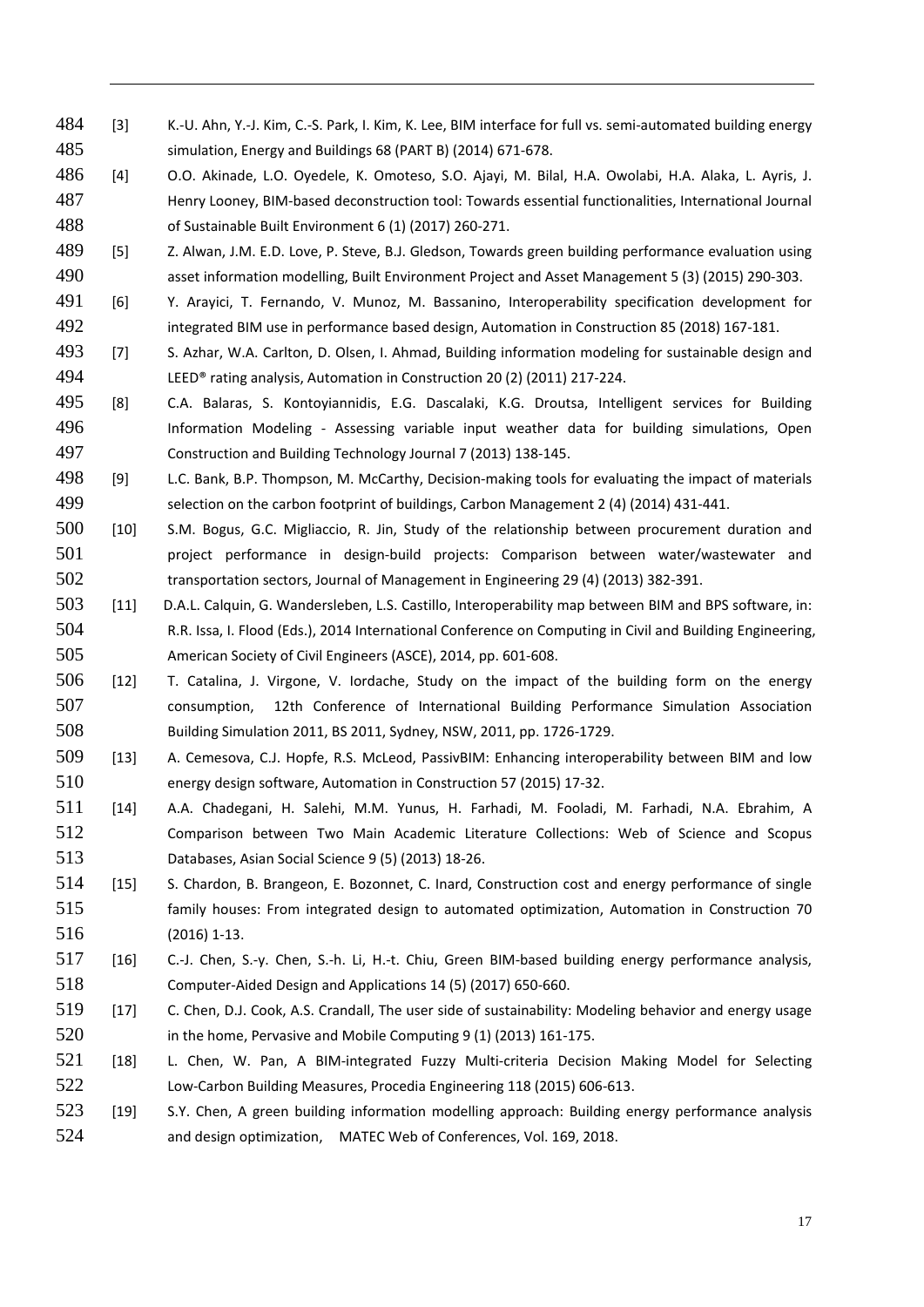- <span id="page-17-14"></span>525 [20] J.C.P. Cheng, M. Das, A bim-based web service framework for green building energy simulation and code checking, Journal of Information Technology in Construction 19 (2014) 150-168.
- <span id="page-17-8"></span>527 [21] J. Choi, J. Shin, M. Kim, I. Kim, Development of openBIM-based energy analysis software to improve the interoperability of energy performance assessment, Automation in Construction 72 (2016) 52-64.
- <span id="page-17-6"></span> [22] H.-Y. Chong, C.-Y. Lee, X. Wang, A mixed review of the adoption of Building Information Modelling (BIM) for sustainability, Journal of Cleaner Production 142 (Part 4) (2017) 4114-4126.
- <span id="page-17-12"></span> [23] C.-C. Chou, C.-T. Chiang, P.-Y. Wu, C.-P. Chu, C.-Y. Lin, Spatiotemporal analysis and visualization of power consumption data integrated with building information models for energy savings, Resources, Conservation and Recycling 123 (2017) 219-229.
- <span id="page-17-0"></span> [24] L. Díaz-Vilariño, S. Lagüela, J. Armesto, P. Arias, Indoor daylight simulation performed on automatically generated as-built 3D models, Energy and Buildings 68 (PARTA) (2014) 54-62.
- <span id="page-17-11"></span> [25] B. Dong, Z. O'Neill, Z. Li, A BIM-enabled information infrastructure for building energy Fault Detection and Diagnostics, Automation in Construction 44 (2014) 197-211.
- <span id="page-17-5"></span> [26] M. Eguaras-Martínez, M. Vidaurre-Arbizu, C. Martín-Gómez, Simulation and evaluation of building information modeling in a real pilot site, Applied Energy 114 (2014) 475-484.
- <span id="page-17-13"></span>540 [27] T. El-Diraby, T. Krijnen, M. Papagelis, BIM-based collaborative design and socio-technical analytics of green buildings, Automation in Construction 82 (2017) 59-74.
- <span id="page-17-4"></span> [28] J. Esther Paik, V. Miller, S. Mollaoglu, W. Aaron Sun, Interorganizational Projects: Reexamining Innovation Implementation via IPD Cases, Journal of Management in Engineering 33 (5) (2017).
- <span id="page-17-15"></span> [29] G. Gao, Y.-S. Liu, M. Wang, M. Gu, J.-H. Yong, A query expansion method for retrieving online BIM resources based on Industry Foundation Classes, Automation in Construction 56 (2015) 14-25.
- <span id="page-17-16"></span> [30] T. Gerrish, K. Ruikar, M. Cook, M. Johnson, M. Phillip, Using BIM capabilities to improve existing building energy modelling practices, Engineering, Construction and Architectural Management 24 (2) (2017) 190-208.
- <span id="page-17-9"></span> [31] T. Gerrish, K. Ruikar, M. Cook, M. Johnson, M. Phillip, C. Lowry, BIM application to building energy performance visualisation and management: Challenges and potential, Energy and Buildings 144 (2017) 218-228.
- <span id="page-17-2"></span> [32] T. Gerrish, K. Ruikar, M. Cook, M. Johnson, M. Phillip, C. Lowry, BIM application to building energy performance visualisation and managementChallenges and potential, Energy and Buildings 144 (2017) 218-228.
- <span id="page-17-10"></span> [33] P. Geyer, Systems modelling for sustainable building design, Advanced Engineering Informatics 26 (4) (2012) 656-668.
- <span id="page-17-7"></span> [34] A. GhaffarianHoseini, D. Tien Doan, N. Naismith, J. Tookey, A. GhaffarianHoseini, Amplifying the practicality of contemporary building information modelling (BIM) implementations for New Zealand green building certification (Green Star), Engineering, Construction and Architectural Management 24 (4) (2017) 696-714.
- <span id="page-17-3"></span> [35] A. GhaffarianHoseini, T. Zhang, O. Nwadigo, A. GhaffarianHoseini, N. Naismith, J. Tookey, K. Raahemifar, Application of nD BIM Integrated Knowledge-based Building Management System (BIM-IKBMS) for inspecting post-construction energy efficiency, Renewable and Sustainable Energy Reviews 72 (2017) 935-949.
- <span id="page-17-1"></span> [36] N. Ghiassi, F. Tahmasebi, A. Mahdavi, Harnessing buildings' operational diversity in a computational framework for high-resolution urban energy modeling, Building Simulation 10 (6) (2017) 1005-1021.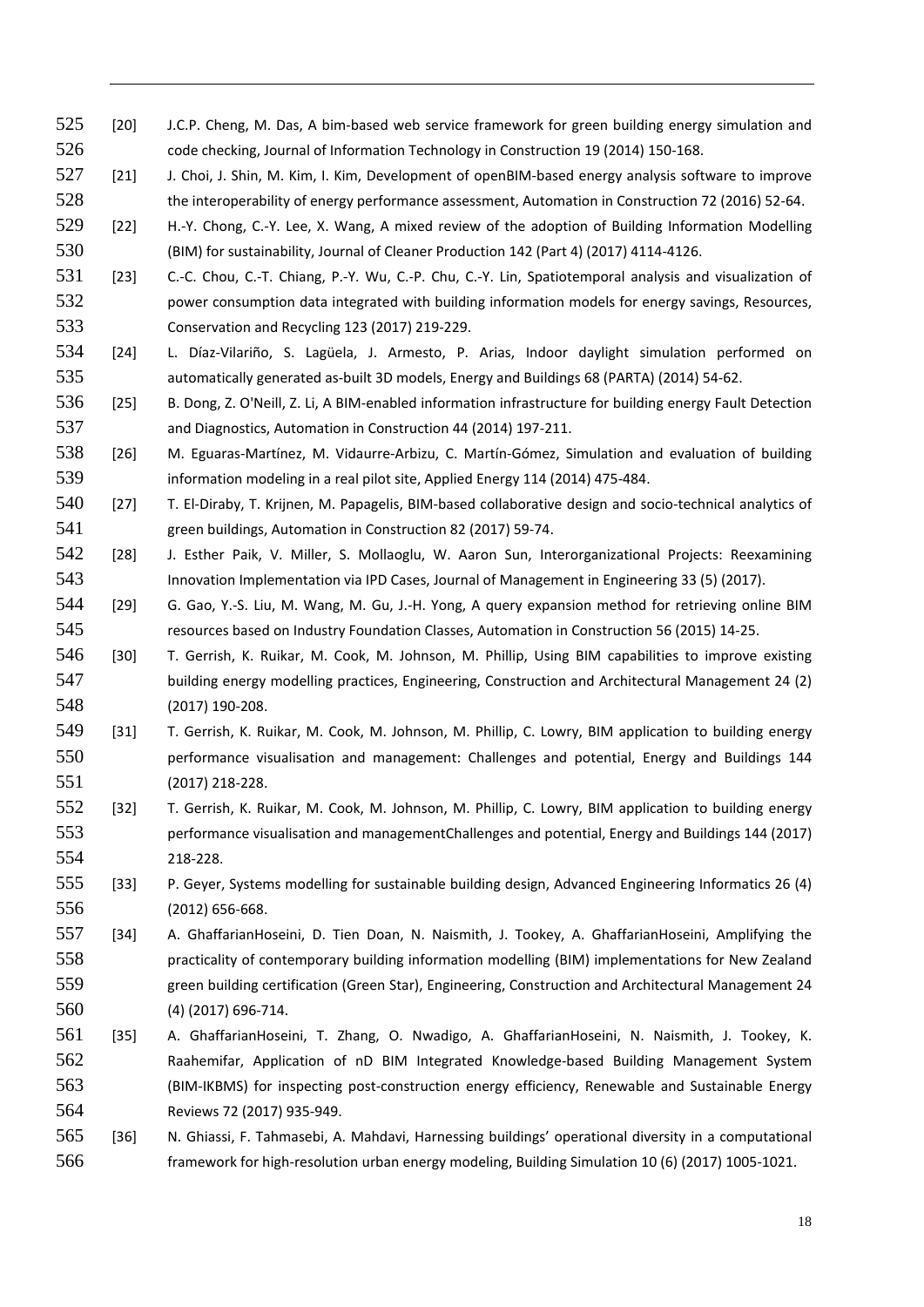<span id="page-18-16"></span><span id="page-18-15"></span><span id="page-18-14"></span><span id="page-18-13"></span><span id="page-18-12"></span><span id="page-18-11"></span><span id="page-18-10"></span><span id="page-18-9"></span><span id="page-18-8"></span><span id="page-18-7"></span><span id="page-18-6"></span><span id="page-18-5"></span><span id="page-18-4"></span><span id="page-18-3"></span><span id="page-18-2"></span><span id="page-18-1"></span><span id="page-18-0"></span>

| 567 | $[37]$ | G.I. Giannakis, G.N. Lilis, M.A. Garcia, G.D. Kontes, C. Valmaseda, D.V. Rovas, A methodology to        |
|-----|--------|---------------------------------------------------------------------------------------------------------|
| 568 |        | automatically generate geometry inputs for energy performance simulation from ifc bim models,           |
| 569 |        | 14th Conference of International Building Performance Simulation Association, International Building    |
| 570 |        | Performance Simulation Association, Hyderabad, India, 2015, pp. 504-511.                                |
| 571 | $[38]$ | G. Gourlis, I. Kovacic, Building Information Modelling for analysis of energy efficient industrial      |
| 572 |        | buildings - A case study, Renewable and Sustainable Energy Reviews 68 (2017) 953-963.                   |
| 573 | $[39]$ | S.J. Guo, T. Wei, Cost-effective energy saving measures based on BIM technology: Case study at          |
| 574 |        | National Taiwan University, Energy and Buildings 127 (2016) 433-441.                                    |
| 575 | $[40]$ | A. Gupta, A. Cemesova, C.J. Hopfe, Y. Rezgui, T. Sweet, A conceptual framework to support solar PV      |
| 576 |        | simulation using an open-BIM data exchange standard, Automation in Construction 37 (2014)               |
| 577 |        | 166-181.                                                                                                |
| 578 | $[41]$ | E. Guzmán Garcia, Z. Zhu, Interoperability from building design to building energy modeling, Journal    |
| 579 |        | of Building Engineering 1 (2015) 33-41.                                                                 |
| 580 | $[42]$ | S. Habibi, The promise of BIM for improving building performance, Energy and Buildings 153 (2017)       |
| 581 |        | 525-548.                                                                                                |
| 582 | $[43]$ | Y. Ham, M. Golparvar-Fard, Mapping actual thermal properties to building elements in gbXML-based        |
| 583 |        | BIM for reliable building energy performance modeling, Automation in Construction 49 (2015)             |
| 584 |        | 214-224.                                                                                                |
| 585 | $[44]$ | N. Harmathy, Z. Magyar, R. Folić, Multi-criterion optimization of building envelope in the function of  |
| 586 |        | indoor illumination quality towards overall energy performance improvement, Energy 114 (2016)           |
| 587 |        | 302-317.                                                                                                |
| 588 | $[45]$ | W.P. Hughes, A comparison of two editions of the RIBA Plan of Work, Engineering, Construction and       |
| 589 |        | Architectural Management 10 (5) (2003) 302-311.                                                         |
| 590 | $[46]$ | F. Jalaei, A. Jrade, M. Nassiri, Integrating decision support system (DSS) and building information     |
| 591 |        | modeling (BIM) to optimize the selection of sustainable building components, Journal of Information     |
| 592 |        | Technology in Construction 20 (2015) 399-420.                                                           |
| 593 | $[47]$ | W. Jeong, K. Kim, A Performance Evaluation of the BIM-Based Object-Oriented Physical Modeling           |
| 594 |        | Technique for Building Thermal Simulations: A Comparative Case Study, Sustainability 8 (7) (2016)       |
| 595 |        | $1-27.$                                                                                                 |
| 596 | $[48]$ | W. Jeong, J. Son, An Algorithm to Translate Building Topology in Building Information Modeling into     |
| 597 |        | Object-Oriented Physical Modeling-Based Building Energy Modeling, Energies 9 (1) (2016).                |
| 598 | $[49]$ | R. Jin, C. Hancock, L. Tang, C. Chen, D. Wanatowski, L. Yang, Empirical Study of BIM                    |
| 599 |        | Implementation-Based Perceptions among Chinese Practitioners, Journal of Management in                  |
| 600 |        | Engineering 33 (5) (2017).                                                                              |
| 601 | $[50]$ | R. Jin, C.M. Hancock, L. Tang, D. Wanatowski, BIM Investment, Returns, and Risks in China's AEC         |
| 602 |        | Industries, Journal of Construction Engineering and Management 143 (12) (2017).                         |
| 603 | $[51]$ | A. Jrade, F. Jalaei, Integrating building information modelling with sustainability to design building  |
| 604 |        | projects at the conceptual stage, Building Simulation 6 (4) (2013) 429-444.                             |
| 605 | $[52]$ | D. Jung, D. Lee, J. Shin, B. Song, S. Park, Optimization of energy consumption using BIM-based building |
| 606 |        | energy performance analysis, Applied Mechanics and Materials 281 (2013) 649-652.                        |
| 607 | $[53]$ | E.P. Karan, J. Irizarry, Extending BIM interoperability to preconstruction operations using geospatial  |
| 608 |        | analyses and semantic web services, Automation in Construction 53 (Supplement C) (2015) 1-12.           |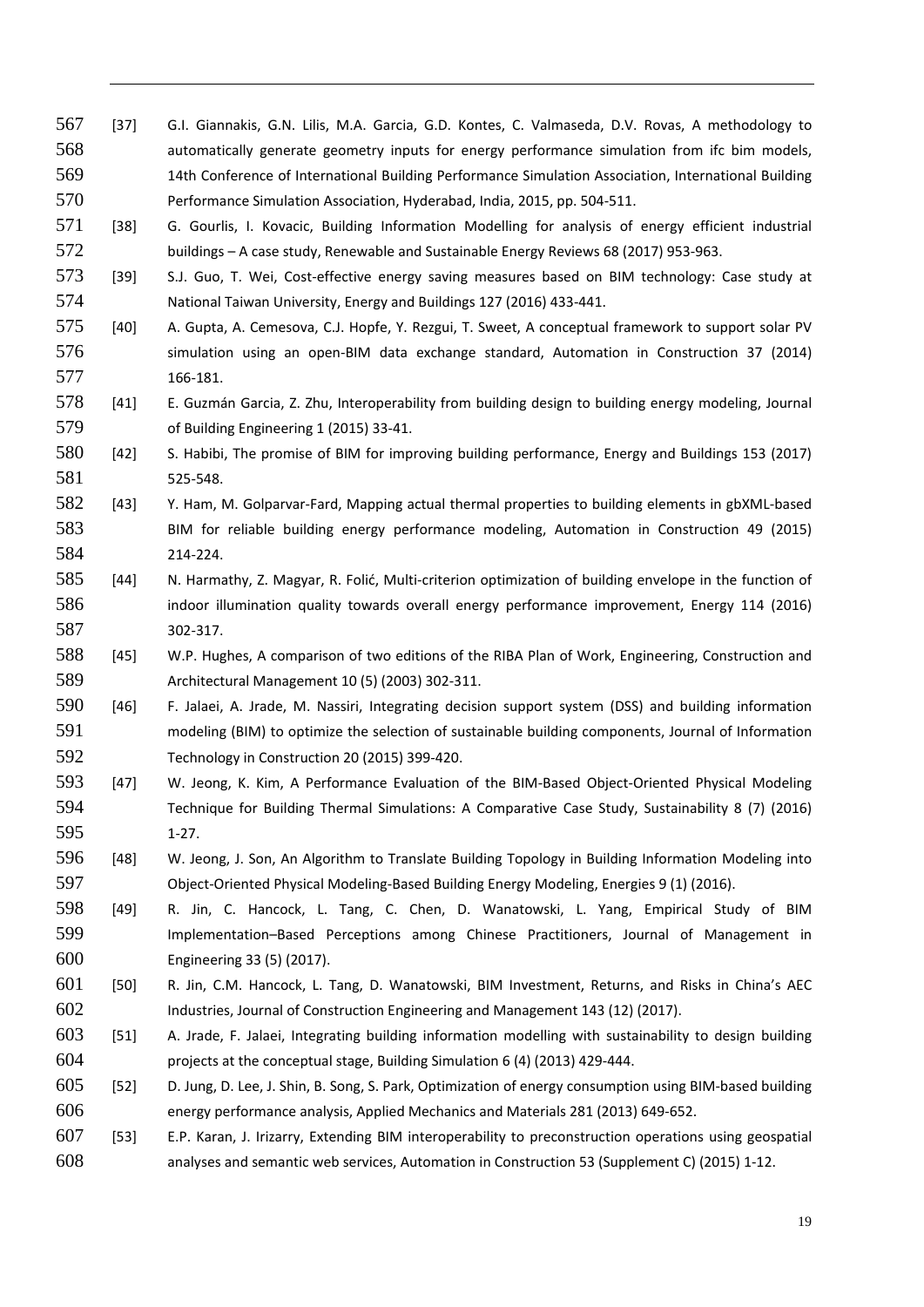- <span id="page-19-15"></span> [54] E.P. Karan, J. Irizarry, Extending BIM interoperability to preconstruction operations using geospatial analyses and semantic web services, Automation in Construction 53 (2015) 1-12.
- <span id="page-19-10"></span> [55] H. Kim, K. Anderson, Energy Modeling System Using Building Information Modeling Open Standards, Journal of Computing in Civil Engineering 27 (3) (2013) 203-211.
- <span id="page-19-3"></span> [56] I. Kim, J. Kim, J. Seo, Development of an IFC-based IDF converter for supporting energy performance assessment in the early design phase, Journal of Asian Architecture and Building Engineering 11 (2) (2012) 313-320.
- <span id="page-19-7"></span> [57] J.B. Kim, W. Jeong, M.J. Clayton, J.S. Haberl, W. Yan, Developing a physical BIM library for building thermal energy simulation, Automation in Construction 50 (C) (2015) 16-28.
- <span id="page-19-12"></span> [58] J.B. Kim, W. Jeong, M.J. Clayton, J.S. Haberl, W. Yan, Developing a physical BIM library for building thermal energy simulation, Automation in Construction 50 (2015) 16-28.
- <span id="page-19-6"></span> [59] K. Kim, G. Kim, D. Yoo, J. Yu, Semantic material name matching system for building energy analysis, Automation in Construction 30 (2013) 242-255.
- <span id="page-19-8"></span> [60] S. Kota, J.S. Haberl, M.J. Clayton, W. Yan, Building Information Modeling (BIM)-based daylighting simulation and analysis, Energy and Buildings 81 (2014) 391-403.
- <span id="page-19-18"></span> [61] H.J. Kuo, S.H. Hsieh, R.C. Guo, C.C. Chan, A verification study for energy analysis of BIPV buildings with BIM, Energy and Buildings 130 (2016) 676-691.
- <span id="page-19-0"></span> [62] Z. Li, B. Dong, Short term predictions of occupancy in commercial buildings—Performance analysis for stochastic models and machine learning approaches, Energy and Buildings 158 (2018) 268-281.
- <span id="page-19-16"></span> [63] S.M.C. Magalhães, V.M.S. Leal, I.M. Horta, Modelling the relationship between heating energy use and indoor temperatures in residential buildings through Artificial Neural Networks considering occupant behavior, Energy and Buildings 151 (2017) 332-343.
- <span id="page-19-5"></span> [64] M. Marzouk, A. Abdelaty, Monitoring thermal comfort in subways using building information modeling, Energy and Buildings 84 (2014) 252-257.
- <span id="page-19-1"></span> [65] R. Miettinen, S. Paavola, Beyond the BIM utopia: Approaches to the development and implementation of building information modeling, Automation in Construction 43 (Supplement C) (2014) 84-91.
- <span id="page-19-17"></span> [66] I. Motawa, A. Almarshad, A knowledge-based BIM system for building maintenance, Automation in Construction 29 (2013) 173-182.
- <span id="page-19-2"></span> [67] K. Negendahl, Building performance simulation in the early design stage: An introduction to integrated dynamic models, Automation in Construction 54 (2015) 39-53.
- <span id="page-19-4"></span> [68] T.H. Nguyen, S.H. Toroghi, F. Jacobs, Automated Green Building Rating System for Building Designs, Journal of Architectural Engineering 22 (4) (2016).
- <span id="page-19-13"></span>642 [69] M. Niknam, S. Karshenas, Sustainable Design of Buildings using Semantic BIM and Semantic Web Services, Procedia Engineering 118 (2015) 909-917.
- <span id="page-19-11"></span> [70] S. Niu, W. Pan, Y. Zhao, A BIM-GIS Integrated Web-based Visualization System for Low Energy Building Design, Procedia Engineering 121 (2015) 2184-2192.
- <span id="page-19-14"></span> [71] O. Oduyemi, M.I. Okoroh, O.S. Fajana, The application and barriers of BIM in sustainable building design, Journal of Facilities Management 15 (1) (2017) 15-34.
- <span id="page-19-9"></span> [72] W. Pan, H. Qin, Y. Zhao, Challenges for energy and carbon modeling of high-rise buildings: The case of public housing in Hong Kong, Resources, Conservation and Recycling 123 (2017) 208-218.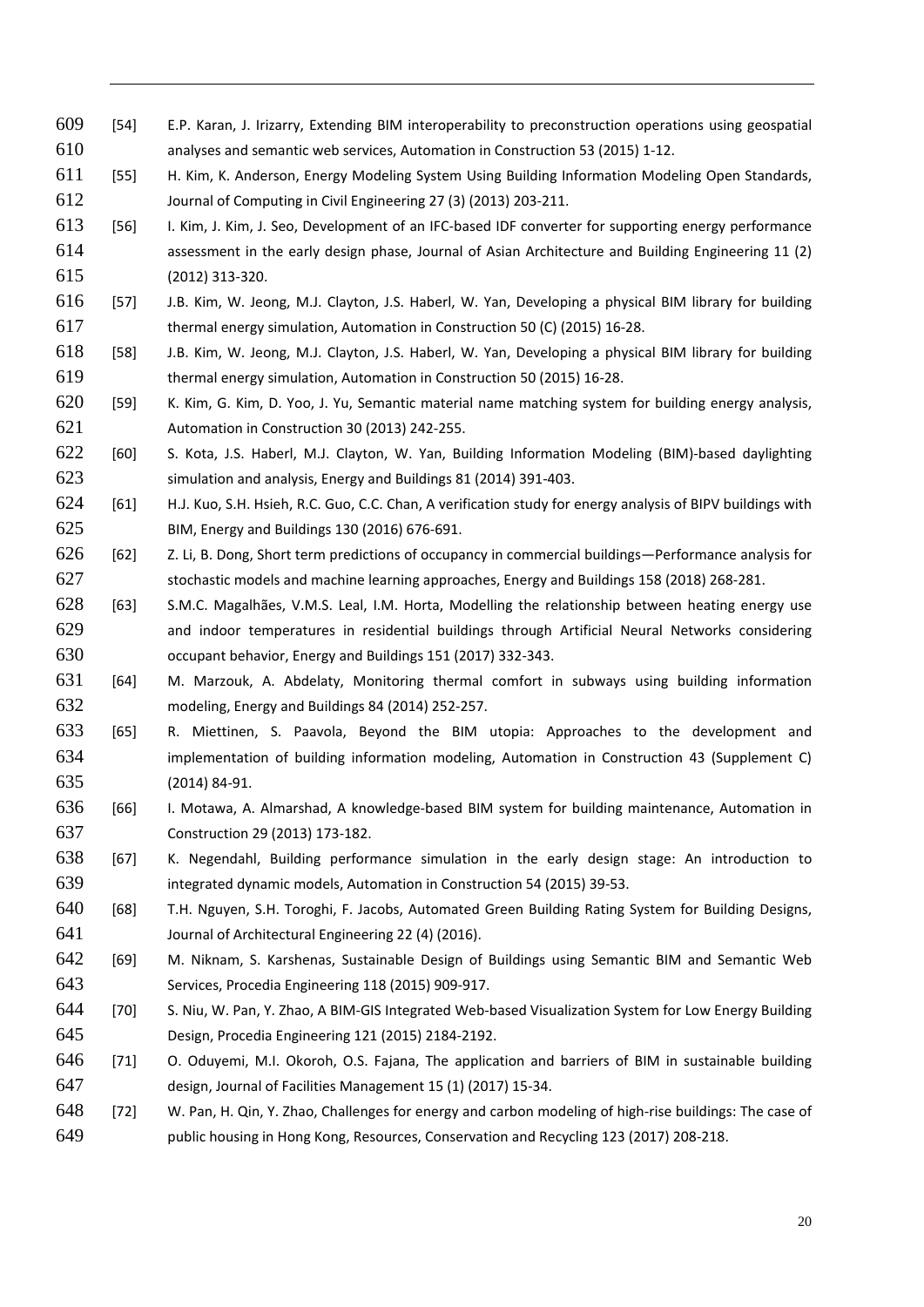<span id="page-20-16"></span><span id="page-20-15"></span><span id="page-20-14"></span><span id="page-20-13"></span><span id="page-20-12"></span><span id="page-20-11"></span><span id="page-20-10"></span><span id="page-20-9"></span><span id="page-20-8"></span><span id="page-20-7"></span><span id="page-20-6"></span><span id="page-20-5"></span><span id="page-20-4"></span><span id="page-20-3"></span><span id="page-20-2"></span><span id="page-20-1"></span><span id="page-20-0"></span> [73] P. Pauwels, D. Van Deursen, R. Verstraeten, J. De Roo, R. De Meyer, R. Van de Walle, J. Van Campenhout, A semantic rule checking environment for building performance checking, Automation in Construction 20 (5) (2011) 506-518. [74] L. Pérez-Lombard, J. Ortiz, C. Pout, A review on buildings energy consumption information, Energy and Buildings 40 (3) (2008) 394-398. [75] M. Rahmani Asl, S. Zarrinmehr, M. Bergin, W. Yan, BPOpt: A framework for BIM-based performance optimization, Energy and Buildings 108 (2015) 401-412. [76] A. Robert, M. Kummert, Designing net-zero energy buildings for the future climate, not for the past, Building and Environment 55 (2012) 150-158. [77] H.-S. Ryu, K.-S. Park, A Study on the LEED Energy Simulation Process Using BIM, Sustainability 8 (2) (2016) 13. [78] R. Sacks, L. Ma, R. Yosef, A. Borrmann, S. Daum, U. Kattel, Semantic Enrichment for Building Information Modeling: Procedure for Compiling Inference Rules and Operators for Complex Geometry, Journal of Computing in Civil Engineering 31 (6) (2017). [79] R. Saidur, Energy consumption, energy savings, and emission analysis in Malaysian office buildings, Energy Policy 37 (10) (2009) 4104-4113. [80] L. Sanhudo, N.M.M. Ramos, J. Poças Martins, R.M.S.F. Almeida, E. Barreira, M.L. Simões, V. Cardoso, Building information modeling for energy retrofitting – A review, Renewable and Sustainable Energy Reviews 89 (2018) 249-260. [81] R. Santos, A.A. Costa, A. Grilo, Bibliometric analysis and review of Building Information Modelling literature published between 2005 and 2015, Automation in Construction 80 (Supplement C) (2017) 118-136. 672 [82] A. Schlueter, F. Thesseling, Building information model based energy/exergy performance assessment in early design stages, Automation in Construction 18 (2) (2009) 153-163. [83] F. Shadram, T.D. Johansson, W. Lu, J. Schade, T. Olofsson, An integrated BIM-based framework for minimizing embodied energy during building design, Energy and Buildings 128 (2016) 592-604. [84] S. Singaravel, J. Suykens, P. Geyer, Deep-learning neural-network architectures and methods: Using component-based models in building-design energy prediction, Advanced Engineering Informatics 38 (2018) 81-90. [85] B. Soust-Verdaguer, C. Llatas, A. García-Martínez, Critical review of bim-based LCA method to buildings, Energy and Buildings 136 (2017) 110-120. [86] O. Suzer, Analyzing the compliance and correlation of LEED and BREEAM by conducting a criteria-based comparative analysis and evaluating dual-certified projects, Building and Environment 147 (2019) 158-170. [87] M.M. Tahmasebi, S. Banihashemi, M.S. Hassanabadi, Assessment of the Variation Impacts of Window on Energy Consumption and Carbon Footprint, Procedia Engineering 21 (2011) 820-828. [88] W. Tian, Y. Heo, P. de Wilde, Z. Li, D. Yan, C.S. Park, X. Feng, G. Augenbroe, A review of uncertainty analysis in building energy assessment, Renewable and Sustainable Energy Reviews 93 (2018) 285-301. [89] G. Uggla, M. Horemuz, Geographic capabilities and limitations of Industry Foundation Classes, Automation in Construction 96 (2018) 554-566.